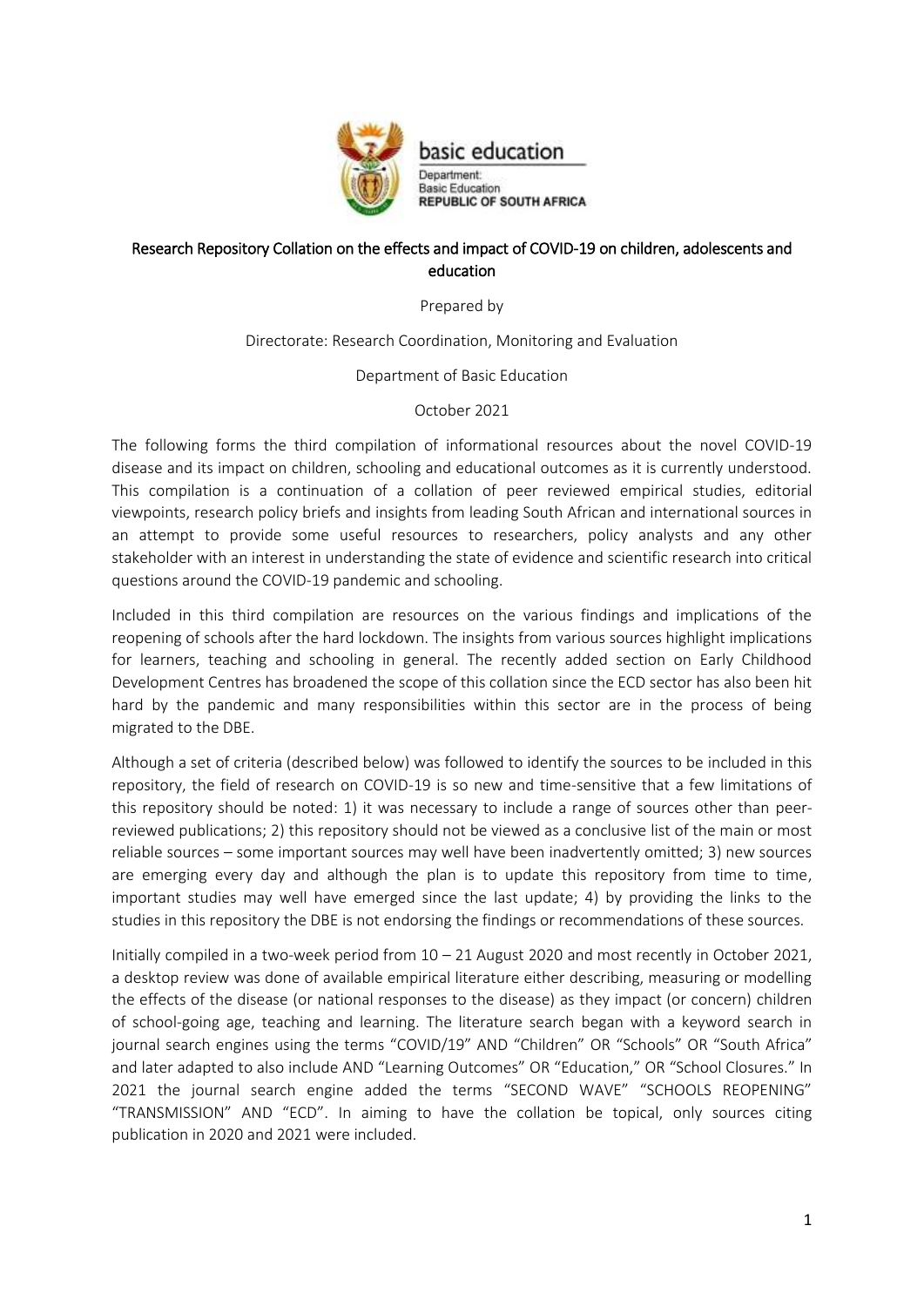Articles, commissioned reports or working papers that did not focus on ECD, schooling or children of school-going age, or did not show evidence of robust methodologies such as extensive referencing or were only available via unsecure web portals were excluded. When a dearth of literature on South Africa emerged, the search expanded to include international case studies and research that applied more generally to children and schooling around the world. Given the interest in understanding the disease and children, meta-studies and journal editorials reviewing available literature were prevalent in medical/ health journals and thus were included. Some of these rapid literature reviews were nestled in journal editorial commentary from health professionals providing their considered opinions on various matters as they pertained to the health of children. As these commentaries usefully referenced prior or forthcoming research, these too were sometimes included.

As a mechanism of verifying the trustworthiness of the research contained herein, commonly cited peer-reviewed sources available on journal search engines, eLibrary portals, or well-regarded research knowledge repositories were privileged. Given the pace at which information about the disease and its impact on children and schools is emerging, some gaps will no doubt exist. Should you be aware of studies that meet our focus or are yourself engaged in forthcoming research on this topic kindly contact [research@dbe.gov.za.](mailto:research@dbe.gov.za)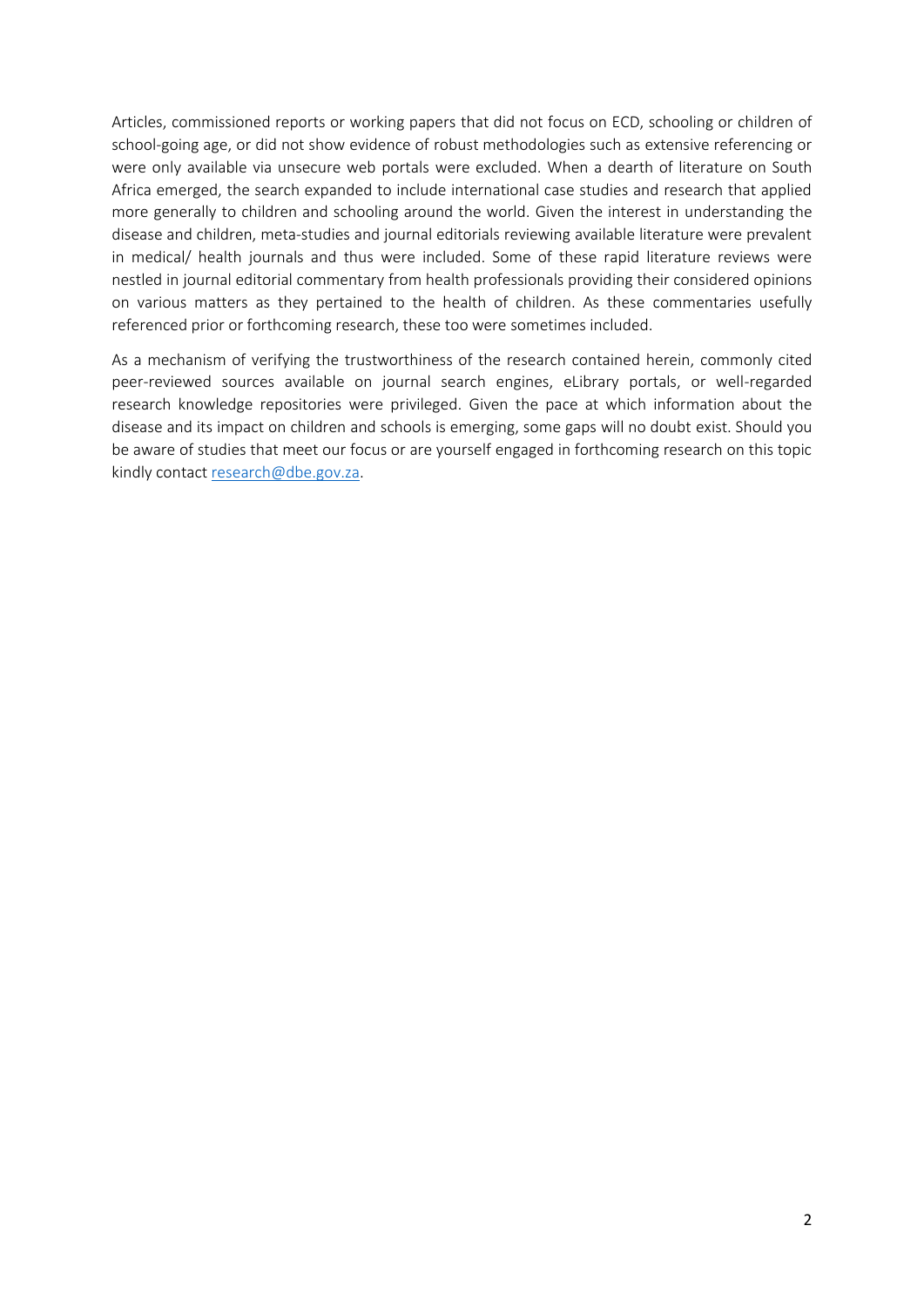Figure 1: Number of sources identified within each thematic area

|                                                        | The COVID-19<br>Disease in<br>children. | COVID-19<br>transmission<br>through<br>schools. | Impacts of<br>school closures<br>on children:<br>learning,<br>mental health,<br>and nutrition. | COVID-19<br>&<br>Early<br><b>Childhood</b><br><b>Development</b><br>(ECD) |
|--------------------------------------------------------|-----------------------------------------|-------------------------------------------------|------------------------------------------------------------------------------------------------|---------------------------------------------------------------------------|
| <b>South Africa</b>                                    | $\overline{2}$                          |                                                 | <u>12</u>                                                                                      | $\overline{2}$                                                            |
| <b>International</b><br><b>Applicability</b>           | <u>6</u>                                | <u> 6</u>                                       | 26                                                                                             | $\overline{2}$                                                            |
| <b>International</b><br><b>Country</b><br><b>Cases</b> |                                         | <u>12</u>                                       | <u> 15</u>                                                                                     |                                                                           |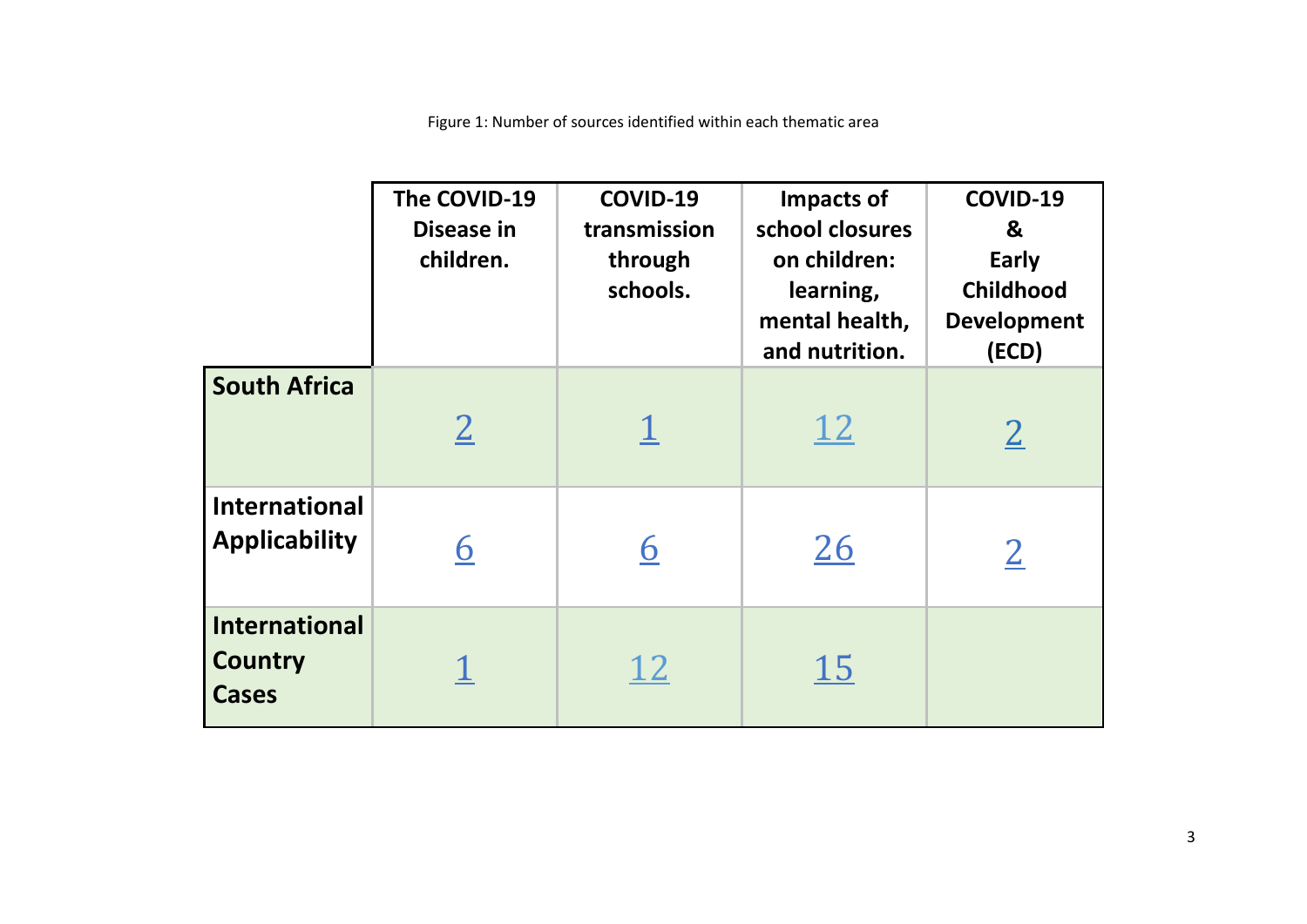# The COVID-19 DISEASE IN CHILDREN

## South Africa

 **Epidemiology and clinical characteristics of laboratory confirmed COVID-19 among individuals aged** ≤**19 years, South Africa, 1 March 2020** – **2 January 2021.**

*Source:* Kufa-Chakezha T., Jassat W., Walaza S, Erasmus L., von Gottberg A., Cohen C.,*National Institute for Communiciable Diseases (NICD).* (22 January2021) Available at [https://www.nicd.ac.za/wp-content/uploads/2021/01/COVID-19-SPECIAL-PUBLIC-HEALTH-](https://www.nicd.ac.za/wp-content/uploads/2021/01/COVID-19-SPECIAL-PUBLIC-HEALTH-SURVEILLANCE-BULLETIN-Volume-7.pdf)[SURVEILLANCE-BULLETIN-Volume-7.pdf](https://www.nicd.ac.za/wp-content/uploads/2021/01/COVID-19-SPECIAL-PUBLIC-HEALTH-SURVEILLANCE-BULLETIN-Volume-7.pdf)

*Type: Special Public Health Bulletin.* 

*Summary:* increases in case numbers is a new lineage of SARS-CoV-2 that was detected and found to be predominant in the Eastern Cape, Western Cape and KwaZulu-Natal provinces.

- **What are we doing to the children of South Africa under the guise of COVID-19 lockdown?**
	- *Source:* van Bruwaene, L., Mustafa, F., Cloete, J., Goga, A., & Green, R. J. (July 2020). *South African Medical Journal*, 110(7), 1-2. Available at [http://www.scielo.org.za/scielo.php?script=sci\\_arttext&pid=S0256-](http://www.scielo.org.za/scielo.php?script=sci_arttext&pid=S0256-95742020000700007) [95742020000700007](http://www.scielo.org.za/scielo.php?script=sci_arttext&pid=S0256-95742020000700007)

#### *Type: Journal Editorial*

**Summary:** Health professionals' commentary on the South African government's COVID-19 response.

## International Applicability

**Children and young people remain at low risk of COVID-19 mortality**

*Source:* Bhopal, S, Bagaria, J, Olabi, B and Bhopal, R. 10 March 2021 https://www.thelancet.com/journals/lanchi/article/PIIS2352-4642(21)00066-3/fulltext

*Type: Medical Article*

 *Summary:* Since early reports from China stated that severe COVID-19 disease was rare in children,1

### **How have COVID-19 pandemic school closures impacted the health of children globally?**

*Source:* Thomas, L (PhD) 18 February 2021 [https://www.news](https://www.news-medical.net/news/20210218/How-have-COVID-19-pandemic-school-closures-impacted-the-health-of-children-globally.aspx)[medical.net/news/20210218/How-have-COVID-19-pandemic-school-closures-impacted-the](https://www.news-medical.net/news/20210218/How-have-COVID-19-pandemic-school-closures-impacted-the-health-of-children-globally.aspx)[health-of-children-globally.aspx](https://www.news-medical.net/news/20210218/How-have-COVID-19-pandemic-school-closures-impacted-the-health-of-children-globally.aspx)

#### *Type: News Article*

**Summary:** A medical news article detailing the impact of school closures on learners physical and mental health**.**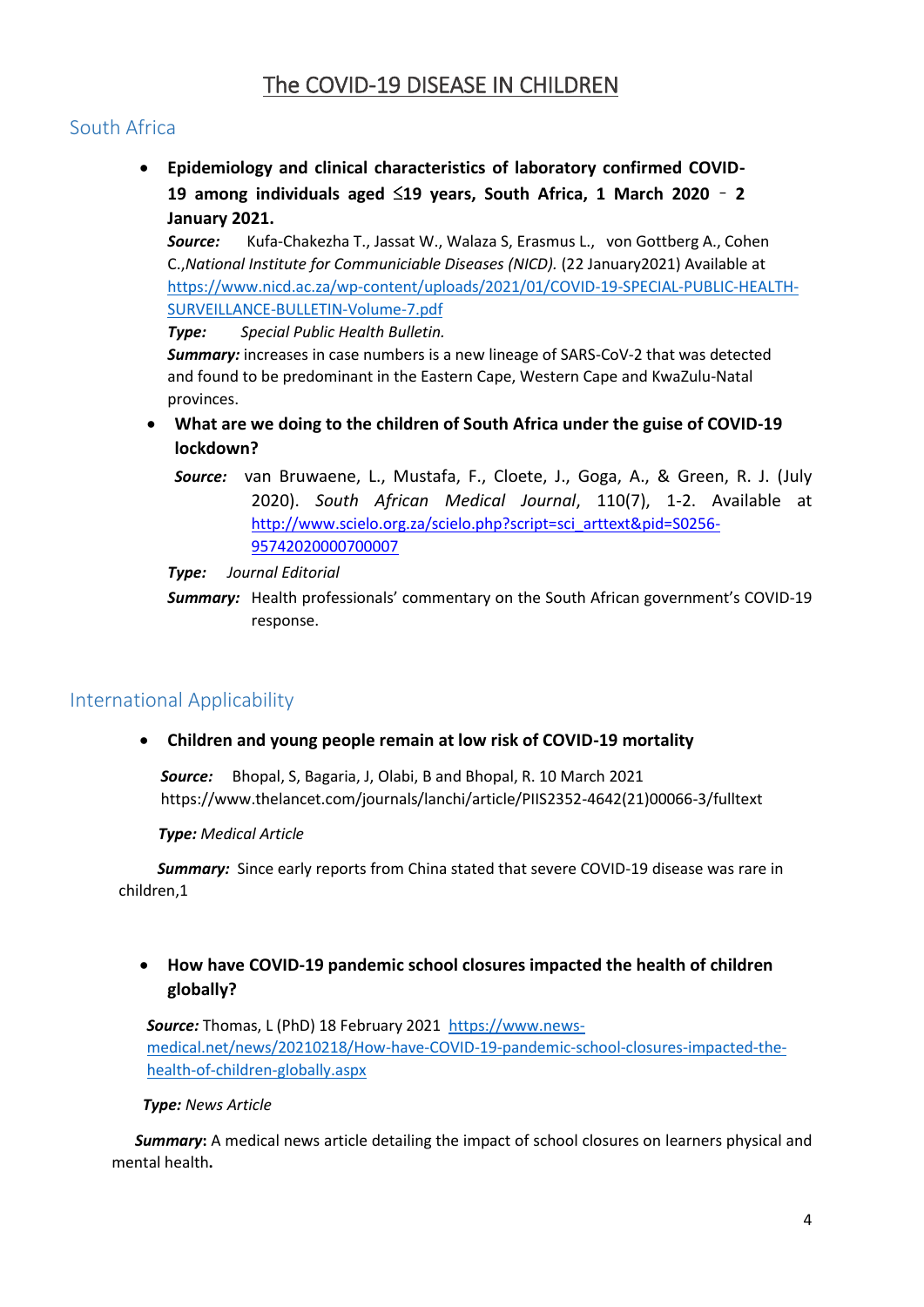#### **An evidence summary of Paediatric COVID-19 literature**

*Source:* Boast A, Munro A, Goldstein H. (2020). Don't Forget the Bubbles. Available at: <http://doi.org/10.31440/DFTB.24063>

*Type: Think Tank Article*

- **Summary:** A rapid literature review of pertinent paediatric literature regarding COVID-19 disease
- **The missing link? Children and transmission of SARS-CoV-2**
- *Source:* Munro, A., & Roland, M. (2020). Don't Forget the Bubbles. Available at: <http://doi.org/10.31440/DFTB.25585>

*Type: Think Tank Article*

- **Summary:** Health professional post that aims to outline all the evidence available so far on the potential role of children in transmission of COVID-19.
- **Susceptibility to SARS-CoV-2 Infection Among Children and Adolescents Compared with Adults: A Systematic Review and Meta-analysis**

 *Source***:** Russell, M. Viner. Oliver, T. Mytton. & Chris Bonell 25 September 2020.

[Susceptibility to SARS-CoV-2 Infection Among Children and Adolescents Compared With Adults: A](https://jamanetwork.com/journals/jamapediatrics/fullarticle/2771181)  [Systematic Review and Meta-analysis | Adolescent Medicine | JAMA Pediatrics | JAMA Network](https://jamanetwork.com/journals/jamapediatrics/fullarticle/2771181) *Type: Journal article*

**Summary:** A systematic review the susceptibility to and transmission of SARS-CoV-2 among children and adolescents compared with adults.

 **Multisystem inflammatory syndrome in children (MIS-C) and the coronavirus pandemic: Current knowledge and implications for public health**

 *Source:* Raffety, M. Burrows, H. Joseph, J.P, Leveille, J. Nihtianova, S. Susan Amirian, E.

 *Type: Journal Article*

 *Summary:* Though children have been largely spared from severe COVID-19 illness, a new and rare complication known as Multisystem inflammatory syndrome (MIS-C) has emerged, which most commonly affects young children. In this article, current knowledge on MIS-C is reviewed and the potential implications of this syndrome are discussed from a public health perspective.

### International Country Cases

- **Simulating the effect of school closure during COVID-19 outbreaks in Ontario, Canada.**
- *Source:* Abdollahi, E., Haworth-Brockman, M., Keynan, Y. et al. (24 July 2020). *BMC Med 18*, 230.<https://doi.org/10.1186/s12916-020-01705-8>
- *Type: Journal Article*
- **Summary:** Article evaluating the effect of School Closures on reducing attack rate and the need for critical care during COVID-19 outbreaks, while considering scenarios with concurrent implementation of self-isolation (SI) of symptomatic cases in Ontario, Canada.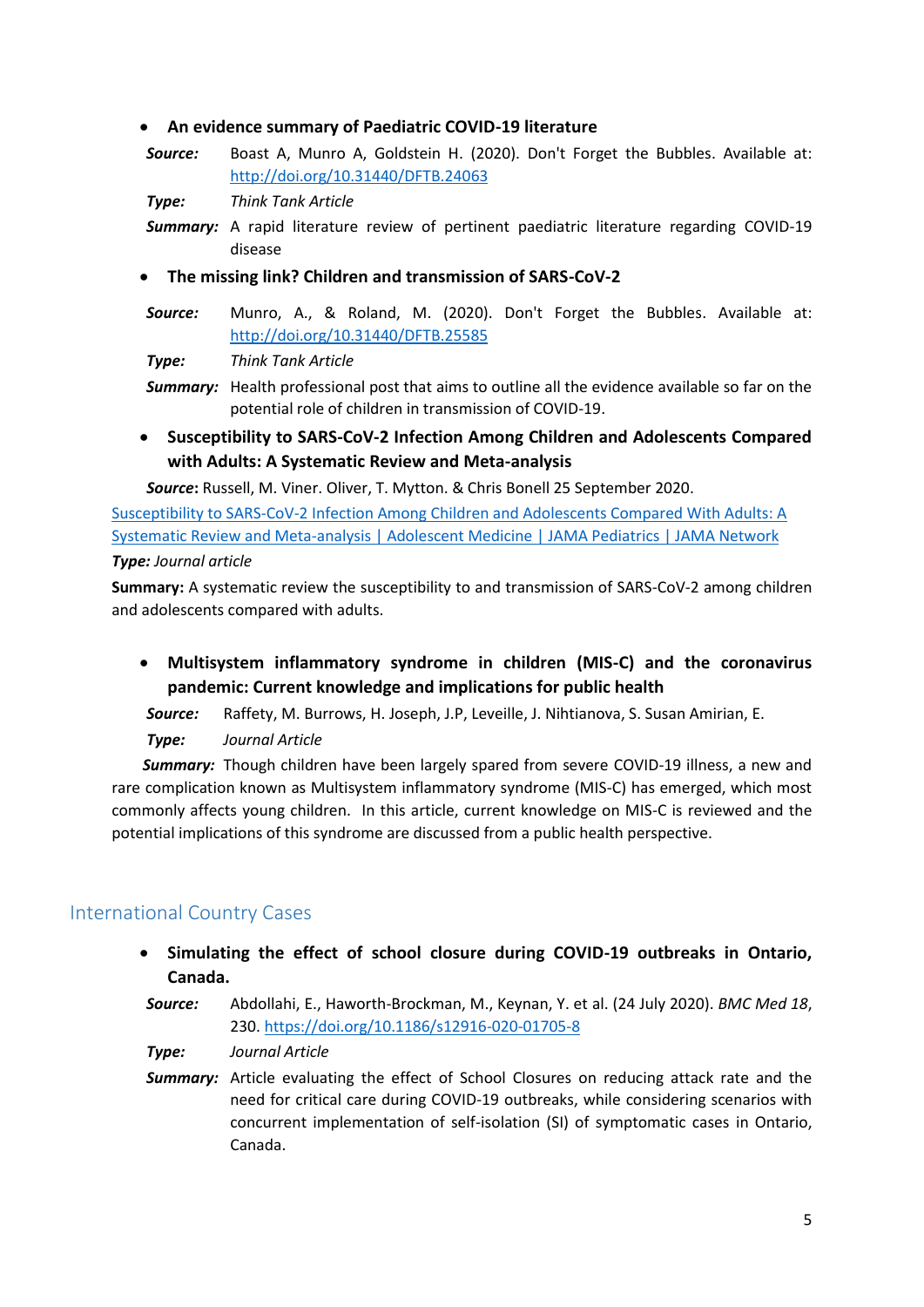# COVID-19 TRANSMISSION THROUGH SCHOOLS

## South Africa

- **Patterns in the COVID-19 cases among learners and staff in Gauteng schools: Analysis of school-level data to 8 July 2020**
- *Source:* Gustafsson, M., & Chanee, A. (July 2020). Working Paper, Department of Basic Education. **Available** at the state at the state at the state at the state at the state at the state at the state at the state at the state at the state at  $\alpha$ [https://www.education.gov.za/Portals/0/Documents/Reports/Gauteng%208%20Jul](https://www.education.gov.za/Portals/0/Documents/Reports/Gauteng%208%20July%20infections%20patterns%202020%2007%2021.pdf?ver=2020-07-28-165203-553) [y%20infections%20patterns%202020%2007%2021.pdf?ver=2020-07-28-165203-](https://www.education.gov.za/Portals/0/Documents/Reports/Gauteng%208%20July%20infections%20patterns%202020%2007%2021.pdf?ver=2020-07-28-165203-553) [553](https://www.education.gov.za/Portals/0/Documents/Reports/Gauteng%208%20July%20infections%20patterns%202020%2007%2021.pdf?ver=2020-07-28-165203-553)

*Type: Working Paper*

*Summary:* Working paper analyses school-level data submitted by Gauteng schools on staff and learners found to have tested positive for COVID-19 in the period 25 May to 8 July.

## International Applicability

 **COVID-19 in schools: Mitigating classroom clusters in the context of variable transmission**

*Source:* Tupper, P & Colijn, C. (8 July 2021) <https://doi.org/10.1371/journal.pcbi.1009120> *Type: Research article*

*Abstract:* Widespread school closures occurred during the COVID-19 pandemic. Because closures are costly and damaging, many jurisdictions have since reopened schools with control measures in place. Early evidence indicated that schools were low risk and children were unlikely to be very infectious, but it is becoming clear that children and youth can acquire and transmit COVID-19 in school settings and that transmission clusters and outbreaks can be large.

 **Model-driven mitigation measures for reopening schools during the COVID-19 pandemic**

*Source:* McGeea, R.S., Homburgerb, J.R., Williams, H.E., Bergstroma, C.T & Zhou, A.Y (15 May 2021) <https://www.pnas.org/lookup/suppl/>

#### *Type: Research article*

**Summary:** Reopening schools is an urgent priority as the COVID-19 pandemic drags on. To explore the risks associated with returning to in-person learning and the value of mitigation measures, a stochastic, network-based models of severe acute respiratory

syndrome coronavirus 2 (SARS-CoV-2) transmission in primary and secondary schools was developed.

- **Age-dependent effects in the transmission and control of COVID-19 epidemics**
- *Source:* Davies, N.G., Klepac, P., Liu, Y. et al. (16 June 2020). Nat Med 26, 1205–1211 <https://doi.org/10.1038/s41591-020-0962-9>

*Type: Journal Article*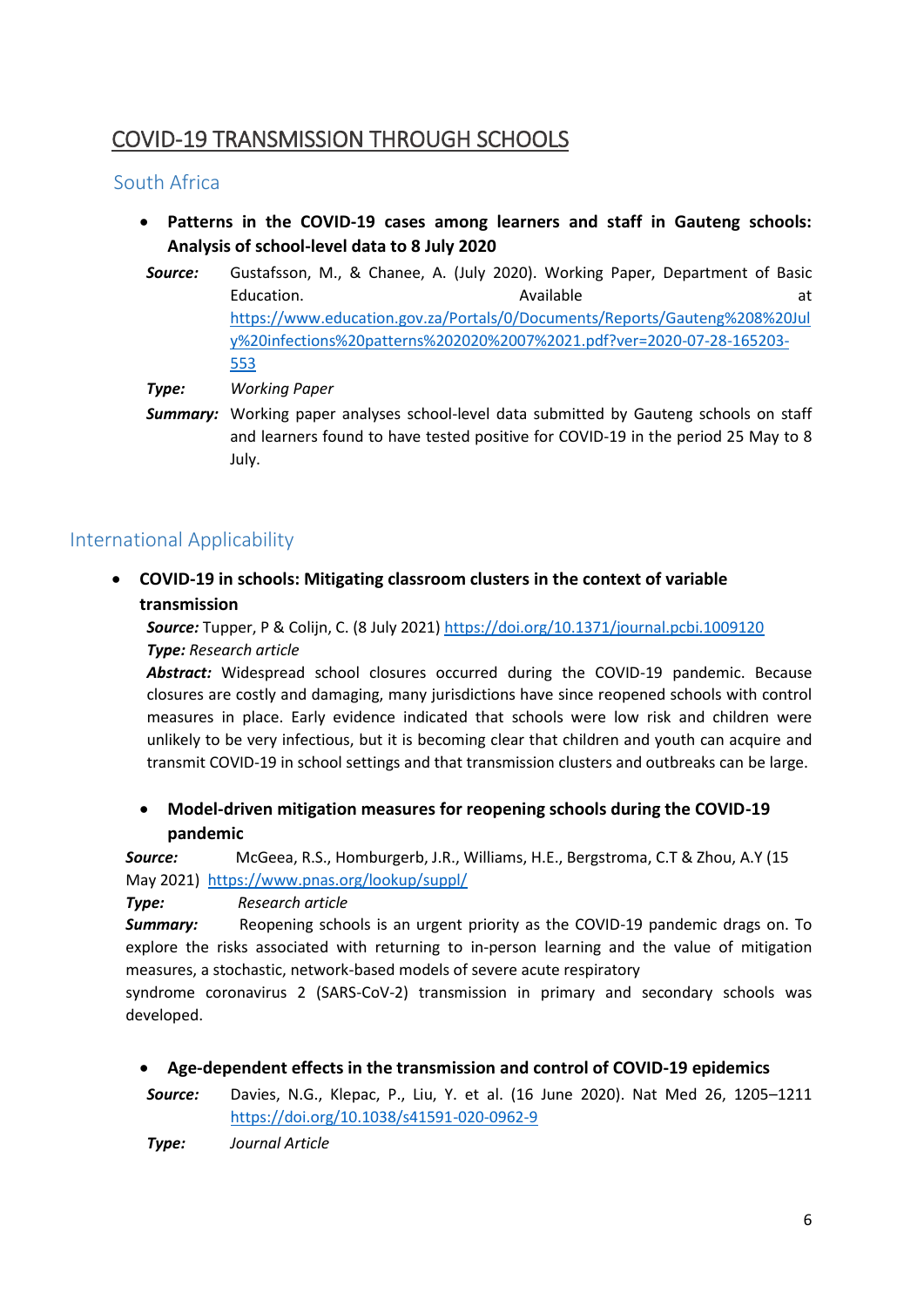- *Summary:* Evaluating age disparities in COVID infections by fitting an age-structured mathematical model to epidemic data from China, Italy, Japan, Singapore, Canada and South Korea.
- **Children are not COVID-19 super spreaders: time to go back to school**
- *Source:* Munro, A. P., & Faust, S. N. (19 June 2020). Archives of *Disease in Childhood*, 105(7). Available at<http://dx.doi.org/10.1136/archdischild-2020-319474>
- *Type: Journal Editorial*
- **Summary:** Editorial viewpoint exploring key questions in children's susceptibility and immune responses to COVID.
- **COVID-19 in children and the role of school settings in COVID-19 transmission**
- *Source:* European Centre for Disease Prevention and Control (ECDC). (6 August 2020). Stockholm: ECDC. Available at [https://www.ecdc.europa.eu/sites/default/files/documents/COVID-19-schools](https://www.ecdc.europa.eu/sites/default/files/documents/COVID-19-schools-transmission-August%202020.pdf)[transmission-August%202020.pdf](https://www.ecdc.europa.eu/sites/default/files/documents/COVID-19-schools-transmission-August%202020.pdf)

*Type: Technical Report*

- *Summary:* Report on the overview of the epidemiology and disease characteristics of COVID-19 in children (0-18 years) in EU/EEA countries and the United Kingdom (UK), and an assessment of the role of childcare (preschools; ages 0-<5 years) and educational (primary and secondary schools; ages 5-18 years) settings in COVID-19 transmission.
- **On the Effect of Age on the Transmission of SARS-CoV-2 in Households, Schools, and the Community.**

*Source***:** Edward Goldstein, Marc Lipsitch, Muge Cevik

<https://doi.org/10.1093/infdis/jiaa691>*The Journal of Infectious Diseases*, Volume 223, Issue 3, 1 February 2021, Pages 362–369

*Type:* journal article

*Summary:* There is limited information on the effect of age on the transmission of SARS-CoV-2 infection in different settings*.*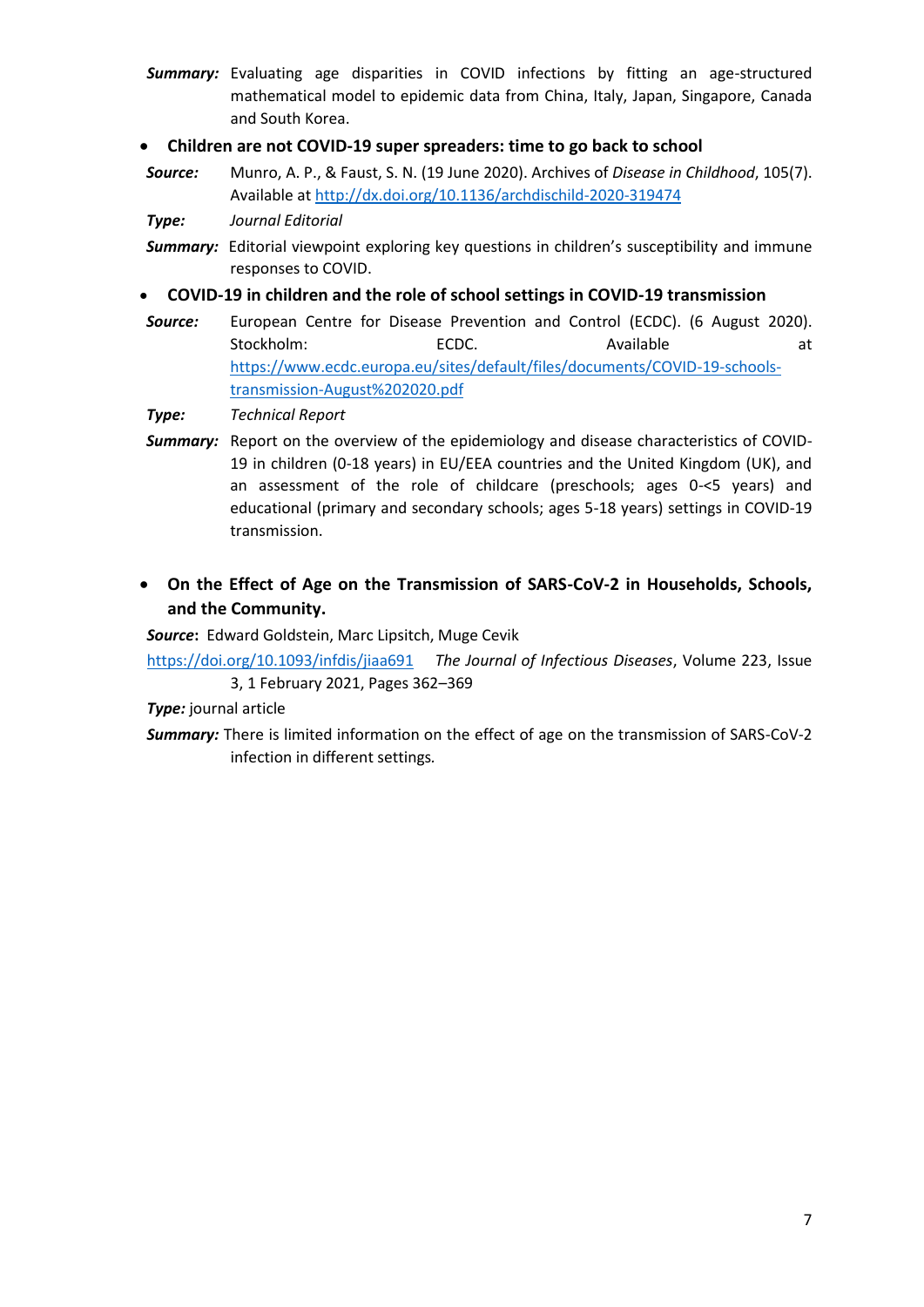## International Country Cases

 **SARS-CoV-2 infection, risk perception, behaviour, and preventive measures at schools in Berlin, Germany, during the early post-lockdown phase: A crosssectional study.**

*Source:* Hommes F, Welmoedvan LMT, Abramovich I, et al (19 December 2020). <https://www.medrxiv.org/content/10.1101/2020.12.18.20248398v1>

#### *Type: Journal Article*

*Summary:* Briefly before the first peak of the COVID-19 pandemic in Berlin, Germany, schools closed in mid-March 2020 for six weeks. Following re-opening, schools gradually resumed operation at a reduced level for nine weeks preceding the summer holidays.

 **Surveillance of acute SARS-CoV-2 infections in school children and pointprevalence during a time of high community transmission in Switzerland.**

*Source:* Kriemler S, Ulyte A, Ammann P, Peralta GP, Berger C, Puhan MA, Radtke T (26 December 2020)[. https://www.medrxiv.org/content/10.1101/2020.12.24.20248558v1](https://www.medrxiv.org/content/10.1101/2020.12.24.20248558v1)

 *Type: Journal Article*

Abstract: Switzerland had one of the highest incidence of severe acute respiratory syndrome coronavirus 2 (SARS-CoV-2) infections in Europe during the second wave. Schools were open as in most of Europe with specific preventive measures in place.

 **SARS-CoV-2 infections in Italian schools: preliminary findings after one month of school opening during the second wave of the pandemic.**

*Source:* Buonsenso D, De Rose C, Moroni R, Valentini P (11 October 2020). Available at <https://www.medrxiv.org/content/10.1101/2020.10.10.20210328v1> *Type: Journal Article*

*Summary:* The impact of school opening on the SARS-CoV-2 pandemic is still unknown. This study aims to provide preliminary information about the number of SARS-CoV-2 cases among students attending Italian schools.

## **SARS-CoV-2 infection and transmission in educational settings: cross-sectional analysis of clusters and outbreaks in England.**

*Source*: Ismail SA., Saliba V., Bernal JL, Ramsay ME., Ladhani SN. (12 August 2020). Available a[t https://www.medrxiv.org/content/10.1101/2020.08.21.20178574v1](https://www.medrxiv.org/content/10.1101/2020.08.21.20178574v1)

*Type: Journal Article*

 *Abstract:* There are limited data on SARS-CoV-2 infection and transmission in educational settings. This information is critical for policy makers and practitioners to ensure the safety of staff, students and the wider community during the COVID-19 pandemic.

**TV-Based Learning in Bangladesh: Is it Reaching Students**?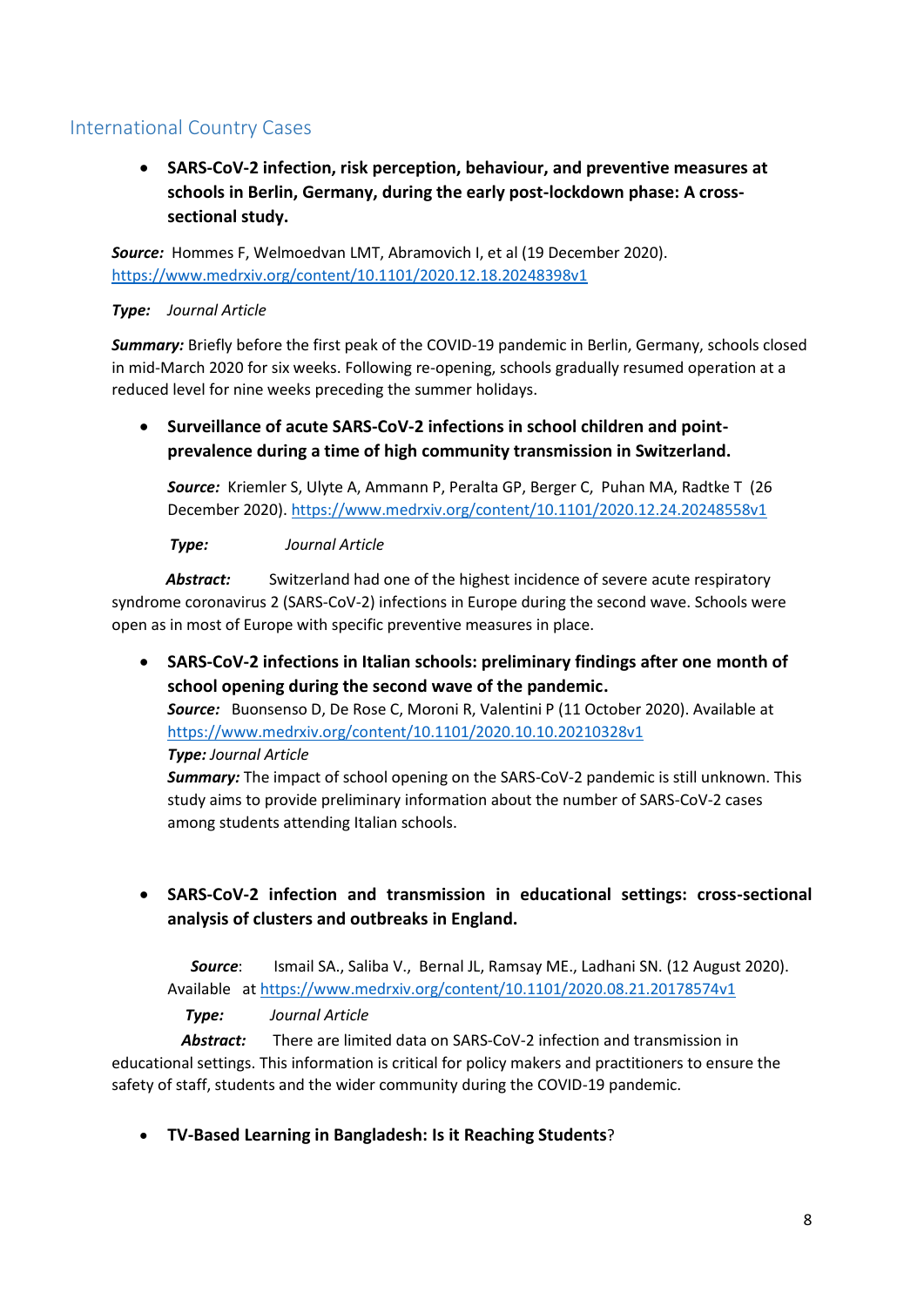- *Source:* Biswas, K., Asaduzzaman, T. M., Evans, D. K., Fehrler, S., Ramachandran, D., & Sabarwal, S. (16 July 2020). World Bank, Washington, DC. © World Bank. <https://openknowledge.worldbank.org/handle/10986/34138>
- *Type: Working Paper*
- *Summary:* A World Bank remote learning survey evaluating the Bangladeshi government's TVbased learning programs for Grade 9 pupils.
- **Reopening K-12 Schools During the COVID-19 Pandemic: A Report From the National Academies of Sciences, Engineering, and Medicine**
- *Source:* Dibner KA, Schweingruber HA, Christakis DA. JAMA. Published online ( 29 July 2020). [doi:10.1001/jama.2020.14745](https://jamanetwork.com/journals/jama/article-abstract/2769036)
- *Type: Journal Editorial*

*Summary:* The National Academies of Sciences, Engineering, and Medicine commissioned report to provide guidance on the reopening and safe operation of elementary and secondary schools for the 2020-2021 school year in the USA

 **COVID-19 Trends Among School-Aged Children — United States, March 1– September 19, 2020**

*Source:* Leeb, RT., Price, S., Silwa, S., Kimball, A., Szucs, L., Caruso, E. Godfred-Cato, S. Lozier,M. (28 September 2020) Available At <https://www.cdc.gov/mmwr/volumes/69/wr/mm6939e2.htm>

#### *Type: Journal Article*

*Summary:* An article about cases of COVID-19 in school-aged children and COVID-19 transmission in school settings.

## **Transmission of SARS-CoV-2 in Australian educational settings: a prospective cohort study**

*Source:* Macartney, K., Quinn, H. E., Pillsbury, A. J., Koirala, A., Deng, L., Winkler, N., et al & Brogan, D. (01 November 2020). *The Lancet Child & Adolescent Health*. Available At [https://doi.org/10.1016/S2352-4642\(20\)30251-0](https://doi.org/10.1016/S2352-4642(20)30251-0)

*Type: Journal Article*

- **Summary:** Article examining SARS-CoV-2 transmission among children and staff in schools and early childhood education and care (ECEC) settings in the Australian state of New South Wales.
- **A large COVID-19 outbreak in a high school 10 days after schools' reopening, Israel, May 2020.**
- *Source:* Stein-Zamir, C., Abramson, N., Shoob, H., Libal, E., Bitan, M., Cardash, T., et al & Miskin, I. (May 2020). *Eurosurveillance*, 25(29), 2001352. Available at [https://www.eurosurveillance.org/content/10.2807/1560-](https://www.eurosurveillance.org/content/10.2807/1560-7917.ES.2020.25.29.2001352?crawler=true) [7917.ES.2020.25.29.2001352?crawler=true](https://www.eurosurveillance.org/content/10.2807/1560-7917.ES.2020.25.29.2001352?crawler=true)

*Type: Open Access Journal Article*

**Summary:** Article tracing the COVID transmission rates among learners and teachers of an Israeli high school days after school re-openings.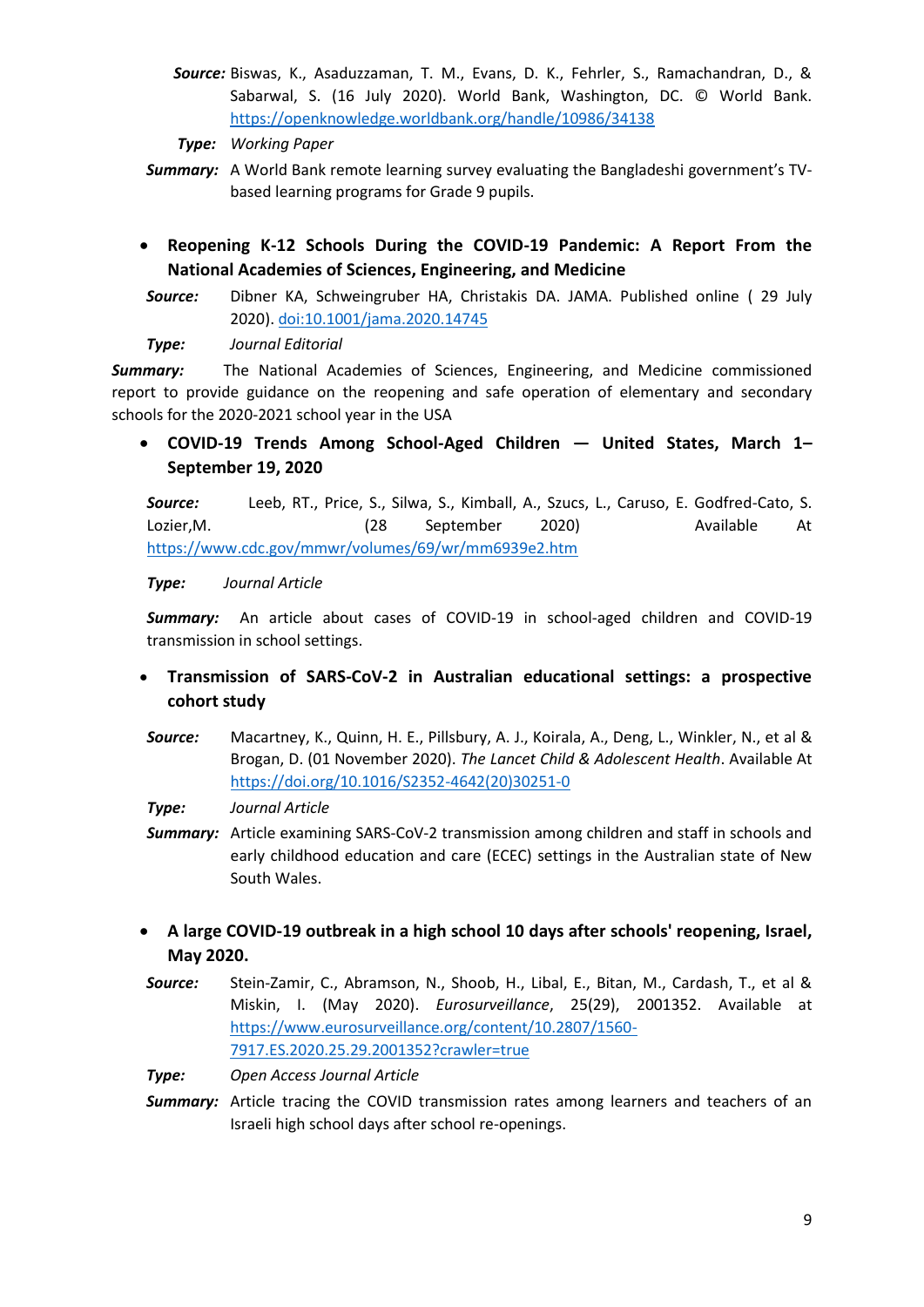- **Determining the optimal strategy for reopening schools, the impact of test and trace interventions, and the risk of occurrence of a second COVID-19 epidemic wave in the UK: a modelling study**
- *Source:* Panovska-Griffiths, Jasmina; Kerr, Cliff C.; Stuart, Robyn M.; Mistry, Dina; Klein, Daniel J.; Viner, Russell M.; Bonell, Chris. (01 June 2020). *The Lancet Child & Adolescent Health*[. https://doi.org/10.1101/2020.06.01.20100461](https://doi.org/10.1101/2020.06.01.20100461)

*Type: Journal Article*

- *Summary:* Research paper using an individual-based model to predict the impact of two possible strategies for reopening schools to all students in the UK from September, 2020, in combination with different assumptions about relaxation of physical distancing measures and the scale-up of testing methods.
- **Infection and transmission of COVID-19 among students and teachers in schools in Japan after the reopening in June 2020.**
	- *Source:*Nobuhiko WK., Shobugawa NOY (20 September 2020). *BMJ Paediatrics Open*  4(1). Available at<https://bmjpaedsopen.bmj.com/content/4/1/e000854>
	- *Type:* Journal Article
	- *Abstract:* We aimed to investigate the confirmed COVID-19 cases among students and teachers in elementary schools (ages 6–12 years) and junior high schools (ages 13– 15 years) in Japan between 1 June and 31 July 2020.
- **Association between State-wide School Closure and COVID-19 Incidence and Mortality in the US**
- *Source:* Auger, K. A., Shah, S. S., Richardson, T., Hartley, D., Hall, M., Warniment, A., et al & Schondelmeyer, A. C. (29 July 2020). JAMA. [doi:10.1001/jama.2020.14348](https://jamanetwork.com/journals/jama/fullarticle/2769034)
- *Type: Journal Article*
- **Summary:** Paper exploring the extent that school closures and their timing were associated with decreased COVID-19 incidence and mortality in the United States of America.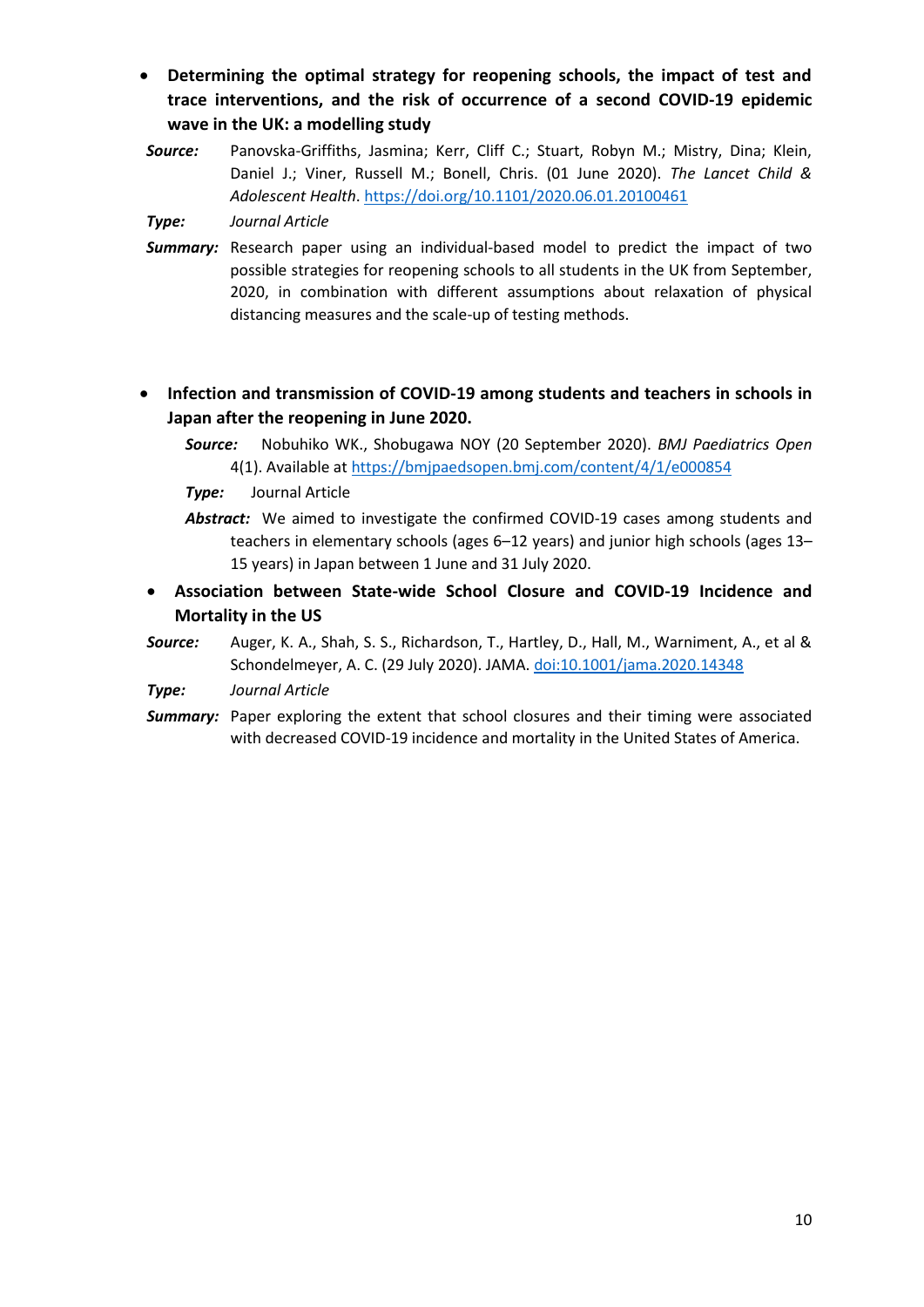# IMPACTS OF SCHOOL CLOSURES ON CHILDREN: LEARNING, MENTAL HEALTH, NUTRITION

## South Africa

- **•** The impact of COVID-19 in education more than year of disruption *Source:* Mohohlwane N., Shepherd D (8 July 2021) [https://cramsurvey.org/wp-content/uploads/2021/07/11.-Shepherd-D-\\_-Mohohlwane-N.-](https://cramsurvey.org/wp-content/uploads/2021/07/11.-Shepherd-D-_-Mohohlwane-N.-2021.-Changes-in-education-A-reflection-on-COVID-19-effects-over-a-year.pdf) [2021.-Changes-in-education-A-reflection-on-COVID-19-effects-over-a-year.pdf](https://cramsurvey.org/wp-content/uploads/2021/07/11.-Shepherd-D-_-Mohohlwane-N.-2021.-Changes-in-education-A-reflection-on-COVID-19-effects-over-a-year.pdf) *Type:* Policy Paper *Summary*: Since the onset of the COVID-19 pandemic, children have been put at greater risk of dropping out of school, lagging behind and losing learning, as well as food insecurity and emotional health deterioration. All these issues, as they arise in the South African context, are considered in this policy paper.
- **Systemic shock: How Covid-19 exposes our learning challenges in education**

*Source:* Soudien, C. (2020). *Southern African Review of Education, 26*(1): p. 6–19

*Type: Journal Article*

*Summary:* Scholarly reflection on the shock of Covid-19 and what that might mean for the task of learning in deeper and more inclusive ways.

 **Position statement: Return of South African Children to School during the 'Second Wave'**

 *Source:* South African paediatric association 01 February 2021

<https://wcedonline.westerncape.gov.za/documents/BackToSchool/SAPA%20School>

 *Type:* Position statement

 *Summary:* The South African Paediatric Association (SAPA) strongly recommends children return to school as soon as is safely possible. COVID-19 will continue for the foreseeable future, with infection rates increasing and decreasing in waves.

- **Reimagining parents' educational involvement during the Covid-19 lockdown**
- *Source:* Daniels, D. (2020). *Southern African Review of Education, 26*(1): p.134–147

*Type: Journal Article*

- **Summary:** Journal reflection on the educational role of parental involvement in schooling during the COVID crisis.
- **School lessons from the Covid-19 lockdown**
- *Source:* Taylor, N. (2020). *Southern African Review of Education 26*(1): p.148–166.
- *Type: Journal Article*

*Summary:* A qualitative study 16 South African families undertaken in April 2020 at the start of the national lockdown

**Data or bread? A policy analysis of student experiences of learning under lockdown**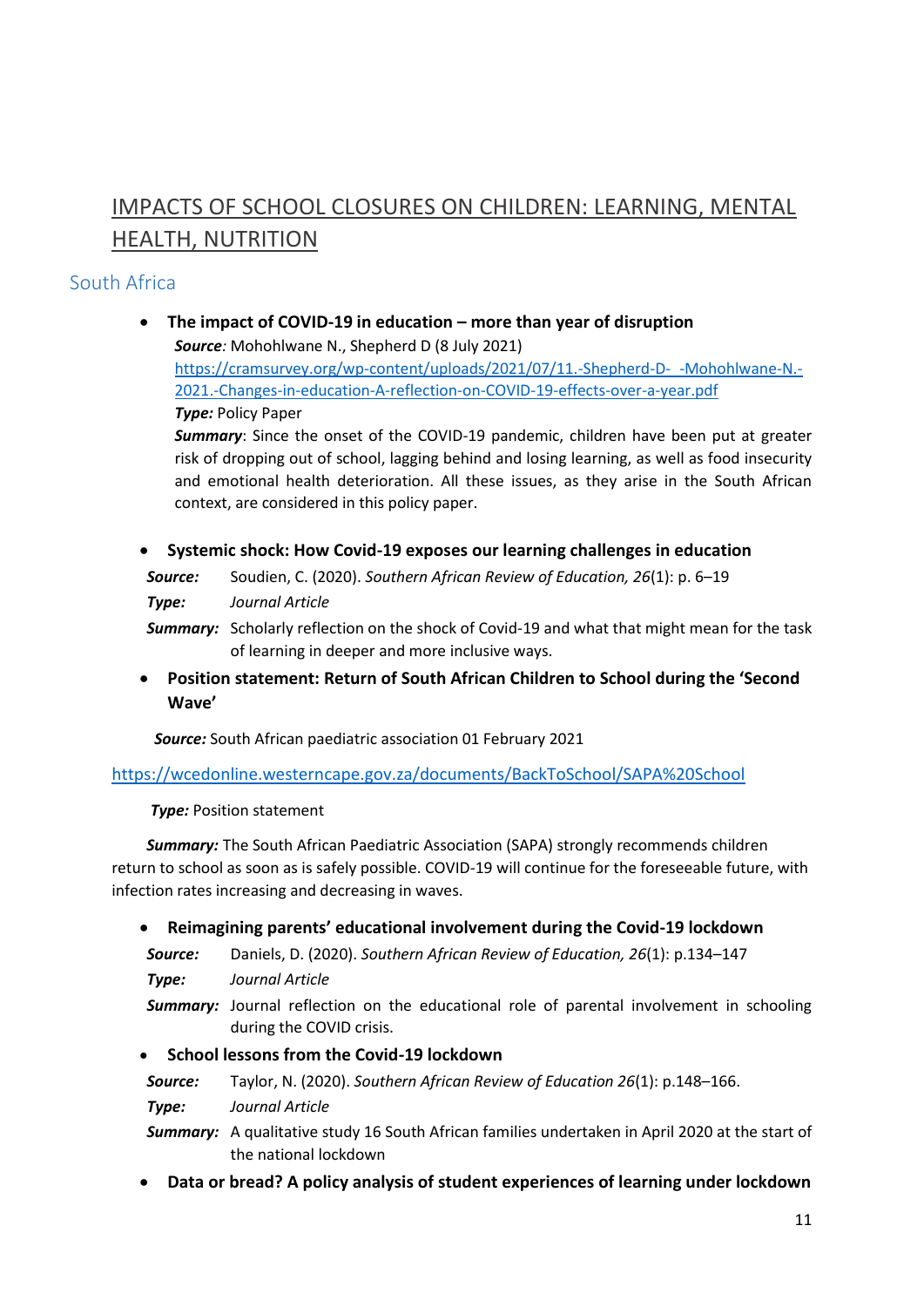*Source*: Jansen, J. (2020). Southern African Review of Education, 26(1): p. 167–181.

*Type:* Journal Article

- **Summary:** A policy analysis of student experiences of online learning by focusing on emergent themes from more than 600 (primary and high school) student stories including the educational and emotional costs of lockdown learning and what this means for immediate and long-term policy interventions.
- **•** Schooling during the COVID-19 pandemic: An update from Wave 3 of the NIDS-**CRAM data.**

*Source:* Mohohlwane, N., Shepherd, D & Taylor, S (17 February 2021). National Income Dynamics Study (NIDS) – Coronavirus Rapid Mobile Survey (CRAM). Available at https://cramsurvey.org/reports/#wave-3

**Type:** Research & Evaluation

*Summary:* Using data from the second and third waves of the National Income Dynamics Study – Coronavirus Rapid Mobile Survey (NIDS-CRAM), this paper examines changes in learner attendance, the worry levels of parents and the provision of meals to learners since March 2020 until December 2020.

- **Coronavirus, Lockdown and Children: Some impacts of the current crisis in child welfare using data from NIDS-CRAM Wave 1.**
- *Source:* Van der Berg, S., Zuze, L., & Bridgman, G. (15 July 2020). National Income Dynamics Study (NIDS) – Coronavirus Rapid Mobile Survey (CRAM). Policy Brief. Available at [https://cramsurvey.org/wp-content/uploads/2020/07/Van-der-Berg\\_policy](https://cramsurvey.org/wp-content/uploads/2020/07/Van-der-Berg_policy-brief.pdf)[brief.pdf](https://cramsurvey.org/wp-content/uploads/2020/07/Van-der-Berg_policy-brief.pdf)

*Type: Policy Brief*

- **Summary:** A high level summary of child hunger incidence since lockdown regulations took effect in South Africa.
- **How is the COVID-19 pandemic affecting educational quality in South Africa? Evidence to date and future risks.**
- *Source:* Gustafsson, M., & Nuga, C. (15 July 2020). National Income Dynamics Study (NIDS) – Coronavirus Rapid Mobile Survey (CRAM). Insight Brief. Available at [https://cramsurvey.org/wp-content/uploads/2020/07/Gustafsson.-Nuga.-How-is](https://cramsurvey.org/wp-content/uploads/2020/07/Gustafsson.-Nuga.-How-is-the-COVID-19-pandemic-affecting-educational-quality-in-South-Africa_-1.pdf)[the-COVID-19-pandemic-affecting-educational-quality-in-South-Africa\\_-1.pdf](https://cramsurvey.org/wp-content/uploads/2020/07/Gustafsson.-Nuga.-How-is-the-COVID-19-pandemic-affecting-educational-quality-in-South-Africa_-1.pdf)

*Type: Insight Policy Brief*

**Summary:** Paper models impact of the pandemic on educational quality in South Africa.

- **Counting the Cost: COVID-19 school closures in South Africa & its impacts on children**
- *Source:* Van der Berg, S & Spaull, N. (15 June 2020). Research on Socioeconomic Policy (RESEP). Stellenbosch: Stellenbosch University. Available at [http://resep.sun.ac.za/wp-content/uploads/2020/06/Van-der-Berg-Spaull-2020-](http://resep.sun.ac.za/wp-content/uploads/2020/06/Van-der-Berg-Spaull-2020-Counting-the-Cost-COVID-19-Children-and-Schooling-15-June-2020-1.pdf) [Counting-the-Cost-COVID-19-Children-and-Schooling-15-June-2020-1.pdf](http://resep.sun.ac.za/wp-content/uploads/2020/06/Van-der-Berg-Spaull-2020-Counting-the-Cost-COVID-19-Children-and-Schooling-15-June-2020-1.pdf)

*Type: Think Tank Report*

- **Summary:** Paper sets out to offer evidence drawn from nationally representative household surveys, school surveys and administrative datasets on the impact of COVID-19 on children, teachers and schooling.
- **COVID-19 Learning losses: early grade reading in South Africa**
- *Source:* Ardington C., Wills G., Kotze J. (May 2021) Available at [https://fundawande.org/img/cms/news/Ardington%202021%20-](https://fundawande.org/img/cms/news/Ardington%202021%20-%20Funda%20Wande%20EC%20learning%20losses%20report%20(24%20May%202021)_1.pdf)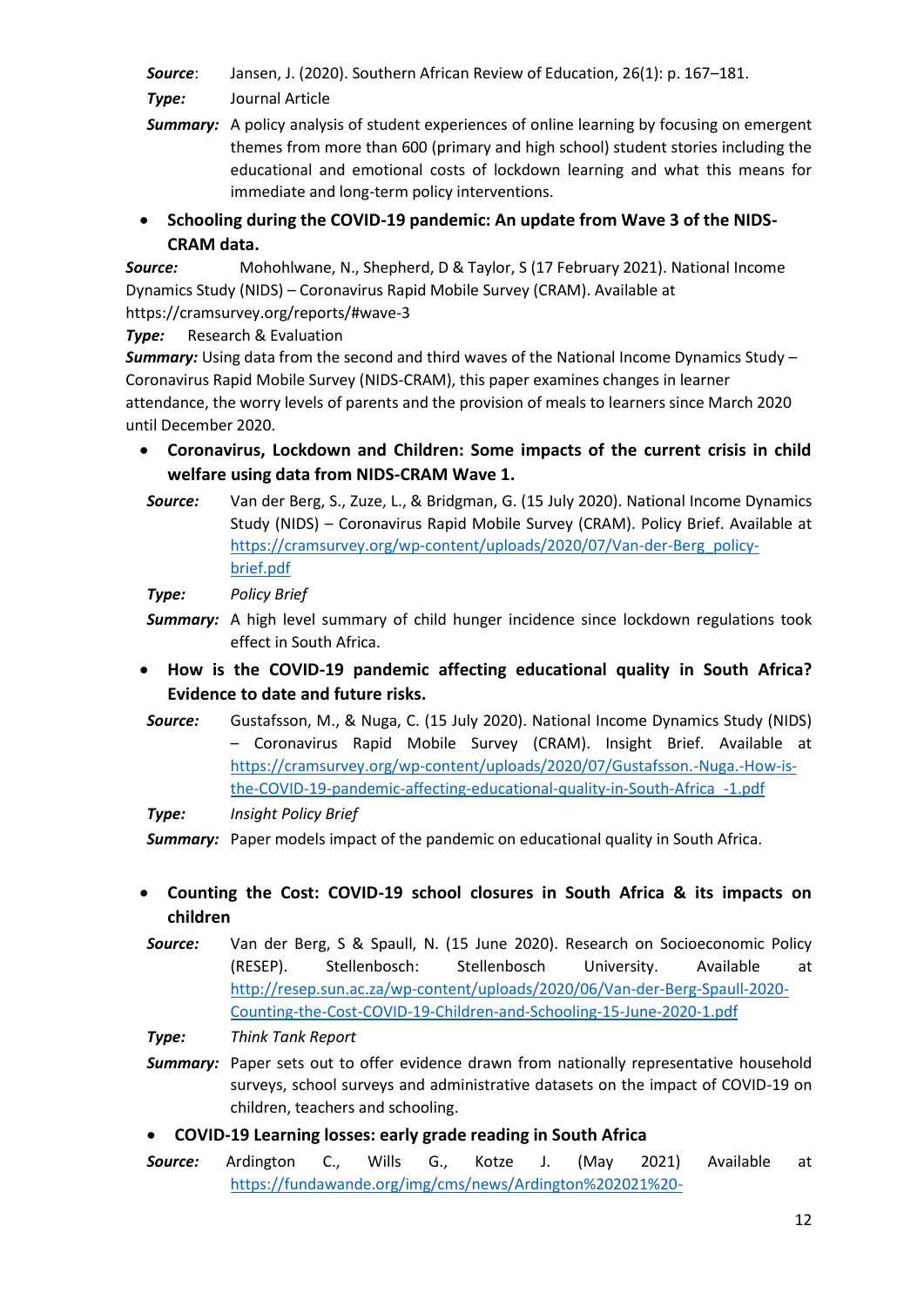[%20Funda%20Wande%20EC%20learning%20losses%20report%20\(24%20May%202](https://fundawande.org/img/cms/news/Ardington%202021%20-%20Funda%20Wande%20EC%20learning%20losses%20report%20(24%20May%202021)_1.pdf) [021\)\\_1.pdf](https://fundawande.org/img/cms/news/Ardington%202021%20-%20Funda%20Wande%20EC%20learning%20losses%20report%20(24%20May%202021)_1.pdf)

*Type: Research Paper*

- *Summary:* Using three different studies on early grade reading from no-fee schools across in South Africa, this paper establishes short-term learning losses in reading for grade 2 and 4 students from under-resourced school contexts.
- **COVID-19 and basic education: Evaluating the initial impact of the return to schooling.**
- *Source:* Mohohlwane, N., Shepherd, D & Taylor, S (30 September 2020). National Income Dynamics Study (NIDS) – Coronavirus Rapid Mobile Survey (CRAM). Available at **<https://cramsurvey.org/reports/#wave-2>**

**Type:** Research & Evaluation

## International Applicability

 **Effects of COVID-19-Related School Closures on Student Achievement-A Systematic Review**

*Source:* Hammerstein, S., König, C.,Dreisörner, T., & Frey,A (16 September 2021) doi: 10.3389/fpsyg.2021.746289

*Type: Journal Article*

*Summary:* A systematic overview of evidence-based studies on general and differential effects of COVID-19-related school closures in spring 2020 on student achievement in primary and secondary education. Results indicate a negative effect of school closures on student achievement, specifically in younger students and students from families with low socioeconomic status.

 **Schools Closures during the COVID-19 Pandemic: A Catastrophic Global Situation** *Source***:** Buonsenso, D., Roland, D., De Rose, C., Vásquez-Hoyos, P., Ramly, B., Nandipa Chakakala-Chaziya, J., Munro, A., González-Dambrauskas, S. ( 8 December 2020) Available at https://www.preprints.org/manuscript/202012.0199/v1

*Type***:** Research article

*Abstract***:** School closures (SC) were adopted globally as a COVID-19 disease pandemic containment strategy. This extreme measure provoked a disruption of the educational system involving hundreds of million children worldwide. The return of children to school has been variable and is still an unresolved and contentious issue.

 **Simulating the Potential Impacts of COVID-19 School Closures on Schooling and Learning Outcomes: A Set of Global Estimates**

*Source:* Azevedo, Joao Pedro; Hasan, Amer; Goldemberg, Diana; Iqbal, Syedah Aroob; Geven, Koen. (June 2020). Policy Research Working Paper; No. 9284. World Bank, Washington, DC. World Bank[. https://openknowledge.worldbank.org/handle/10986/33945](https://openknowledge.worldbank.org/handle/10986/33945) *Type: Working Paper*

**Summary:** Paper presents the results of simulations considering three, five and seven months of school closures and different levels of mitigation effectiveness resulting in optimistic, intermediate and pessimistic global scenarios.

**The COVID-19 Cost of School Closures in Earnings and Income across the World.**

*Summary:* This paper describes the partial return to school that occurred during June and July, drawing mainly on the second wave of the NIDS-CRAM survey.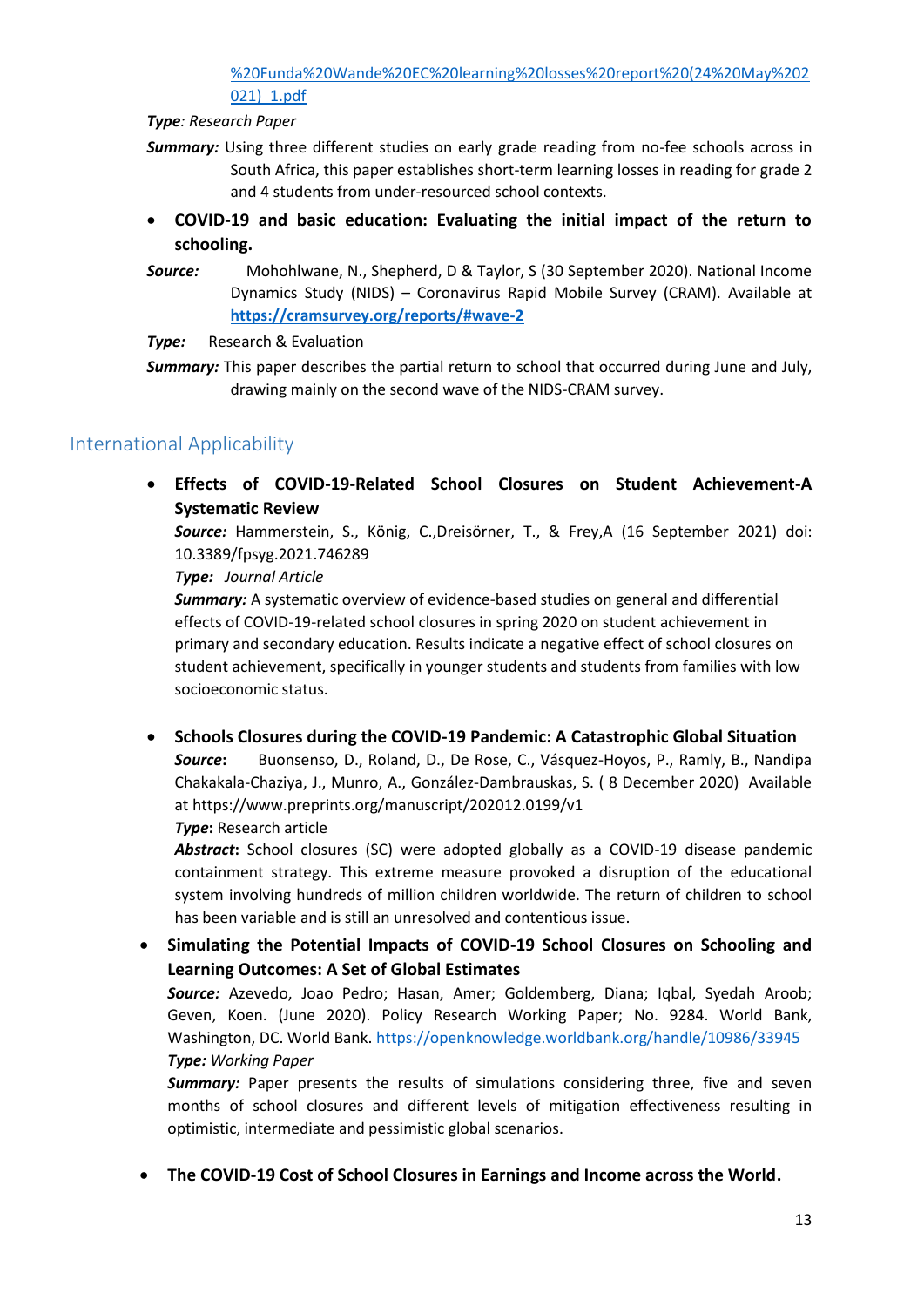*Source:* Psacharopoulos, G., Collis, V. Anthony Patrinos, H. & Vegas, E.

[https://www.journals.uchicago.edu/doi/10.1086/713540#:~:text=Estimated%20lifetime%20](https://www.journals.uchicago.edu/doi/10.1086/713540#:~:text=Estimated%20lifetime%20losses%20range%20from,impact%20is%20US%2415.3%20trillion) [losses%20range%20from,impact%20is%20US%2415.3%20trillion.](https://www.journals.uchicago.edu/doi/10.1086/713540#:~:text=Estimated%20lifetime%20losses%20range%20from,impact%20is%20US%2415.3%20trillion)

#### *Type:* Journal article

*Abstract:* Social distancing requirements associated with COVID-19 have led to mass school and university closures worldwide. The article provides estimates of the economic loss associated with these closures by mapping lost learning to the lifetime reduction of the earnings of graduates from 205 high-, middle-, and low-income countries.

 **The Impact of COVID-19 School Closure on Child and Adolescent Health: A Rapid Systematic Review**

*Source:* Chaabane, S. Doraiswamy, S. Chaabna, K. Mamtani, K. and Cheema, S. <https://doi.org/10.3390/children8050415>

#### *Type:* Review Article

**Summary:** A rapid systemic review of school closures during the pandemic and the impact that these have had on children's access to school-based activities and resources especially for differently –abled children and those living in poorer families.

#### **Impact of school closures on the attainment gap: Rapid Evidence Assessment**

*Source:* Education Endowment Foundation. (June 2020). Report. London: Education Endowment Foundation. Available at [https://dera.ioe.ac.uk/35707/1/EEF\\_%282020%29\\_-](https://dera.ioe.ac.uk/35707/1/EEF_%282020%29_-_Impact_of_School_Closures_on_the_Attainment_Gap.pdf) Impact of School Closures on the Attainment Gap.pdf

#### *Type: Foundation Report*

**Summary:** Rapid evidence assessment aimed to examine the potential impact of school closures on the attainment gap, based on a systematic search of existing literature.

 **Modeling the Long-Run Learning Impact of the Covid-19 Learning Shock: Actions to (More Than) Mitigate Loss**

*Source:* Kaffenberger, M. (2020). Research on Improving Systems of Education (RISE) Insight Series. Available at

[https://riseprogramme.org/sites/default/files/publications/RISE%20Insight%202020\\_17\\_Mo](https://riseprogramme.org/sites/default/files/publications/RISE%20Insight%202020_17_Modelling_Impact.pdf) [delling\\_Impact.pdf](https://riseprogramme.org/sites/default/files/publications/RISE%20Insight%202020_17_Modelling_Impact.pdf)

#### *Type: Policy Insight*

**Summary:** Insight exploring learning loss and its accumulated effects as a result of school closures around the world.

 **Covid-19 school shutdowns: what will they do to our children's education? CEP Covid-19 Analysis**

*Source:* Eyles, A., Gibbons, S., & Montebruno Bondi, P. (02 June 2020). Centre for Economic Performance Geography & Environment: London School of Economics, Working Paper. Available a[t http://eprints.lse.ac.uk/id/eprint/104675](http://eprints.lse.ac.uk/id/eprint/104675)

#### *Type: Working Paper*

*Summary:* Paper exploring effects of school closures on education achievement, both in the short and long term.

**We Have to Protect the Kids.**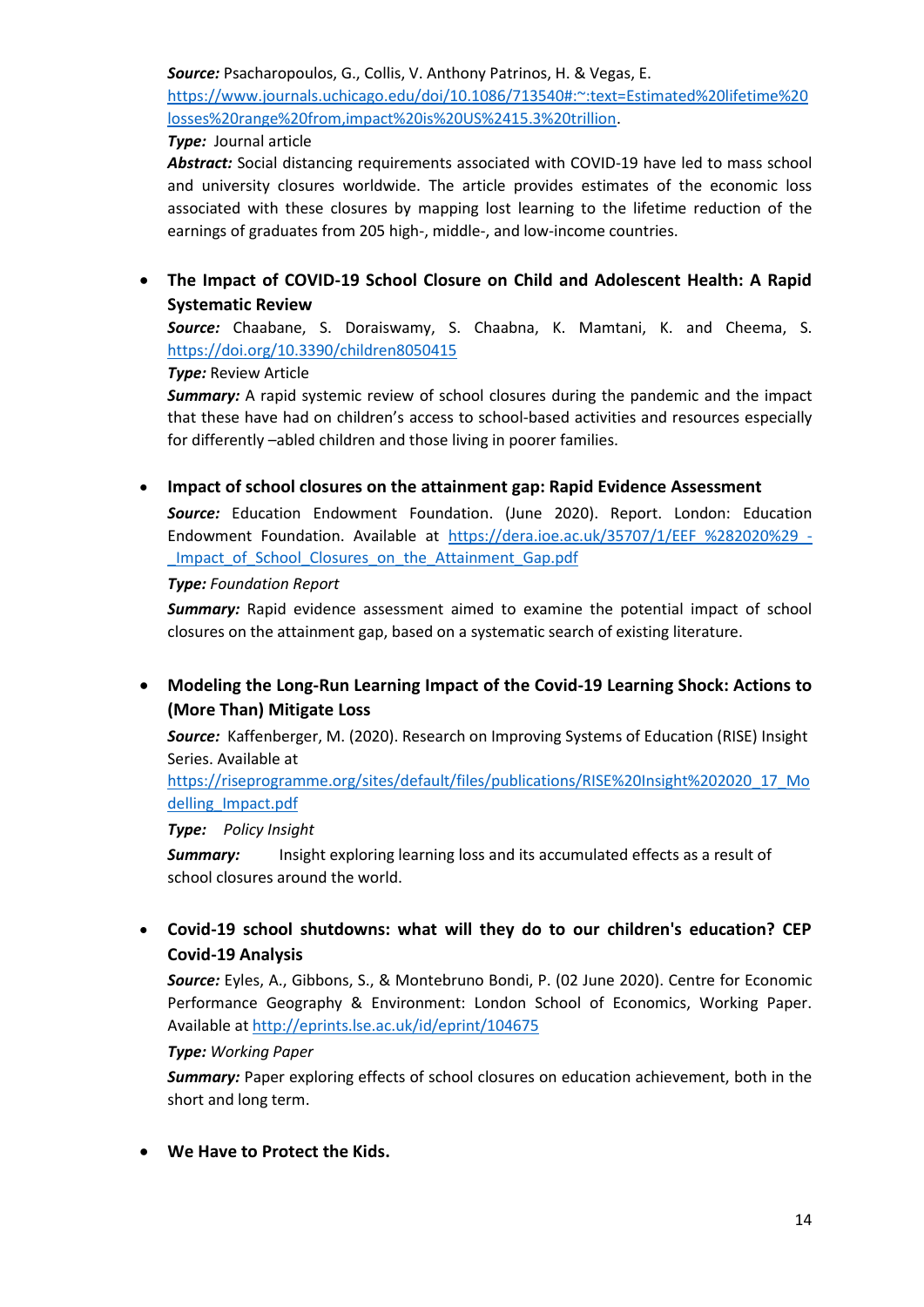*Source:* Das. J., Daniels, B. and Andrabi, J. (25 May 2020). Research on Improving Systems of Education (RISE) Insight Series. 2020/016. [https://doi.org/10.35489/BSG-RISE-RI\\_2020/016.](https://doi.org/10.35489/BSG-RISE-RI_2020/016) *Type:* Insight Brief

*Summary:* Policy brief exploring interruptions to the accumulation of human capital due to disasters and subsequent disruptions to economies and schooling.

 **School closure and management practices during coronavirus outbreaks including COVID-19: a rapid systematic review.**

*Source:* Viner, R. M., Russell, S. J., Croker, H., Packer, J., Ward, J., Stansfield, C., et al & Booy, R. (6 April 2020). *The Lancet Child & Adolescent Health*, 4(5), p397-404. [https://doi.org/10.1016/S2352-4642\(20\)30095-X](https://doi.org/10.1016/S2352-4642(20)30095-X)

*Type: Journal Article*

*Summary:* A systematic review of what is known about the effectiveness of school closures and other school social distancing practices during coronavirus outbreaks.

 **Are children who are home from school at an increased risk of child maltreatment?** *Source:* Syed, S., & Gilbert, R. (30 July 2020). Journal of Public Health.

<https://doi.org/10.1093/pubmed/fdaa115>

*Type: Journal Article Summary:* Unavailable

 **Returning to school in the midst of the COVID-19 pandemic for children with cystic fibrosis.**

*Source:* Hamilton, J., Ameel, K., & Asfour, F. (30 July 2020). *Pediatric Pulmonology*. <https://doi.org/10.1002/ppul.24973>

### *Type: Journal Editorial*

**Summary:** Health professional's letter to the editor on the he absence of specific guidelines related to children with Cystic Fibrosis or other chronic pulmonary diseases returning to school in the midst of the COVID‐19 pandemic.

**Digital Screen Time During COVID-19 Pandemic: Risk for a Further Myopia Boom?**

*Source:* Wong, C. W., Andrew, T. S. A. I., Jonas, J. B., Ohno-Matsui, K., James, C. H. E. N., Marcus, A. N. G., & Ting, D. S. W. (29 July 2020). American Journal of Ophthalmology. <https://doi.org/10.1016/j.ajo.2020.07.034>

#### *Type: Journal Article*

*Summary:* A review of the impact of increased digital device usage arising from lockdown measures instituted during the COVID-19 pandemic on myopia.

#### **Recess Should NOT Be Cut: Considerations for COVID-19 School Reopening Plans**

*Source:* Clevenger, K. A., & Pfeiffer, K. A. (2020). Translational Journal of the American College of Sports Medicine, 5(11), 1-5. [doi: 10.1249/TJX.0000000000000147](https://journals.lww.com/acsm-tj/Fulltext/2020/07150/Recess_Should_NOT_Be_Cut__Considerations_for.10.aspx?context=LatestArticles)

*Type: Journal Editorial*

**Summary:** Health professional's commentary on the health benefits of maintaining recess as policy officials consider all aspects of keeping children healthy when they return to schools.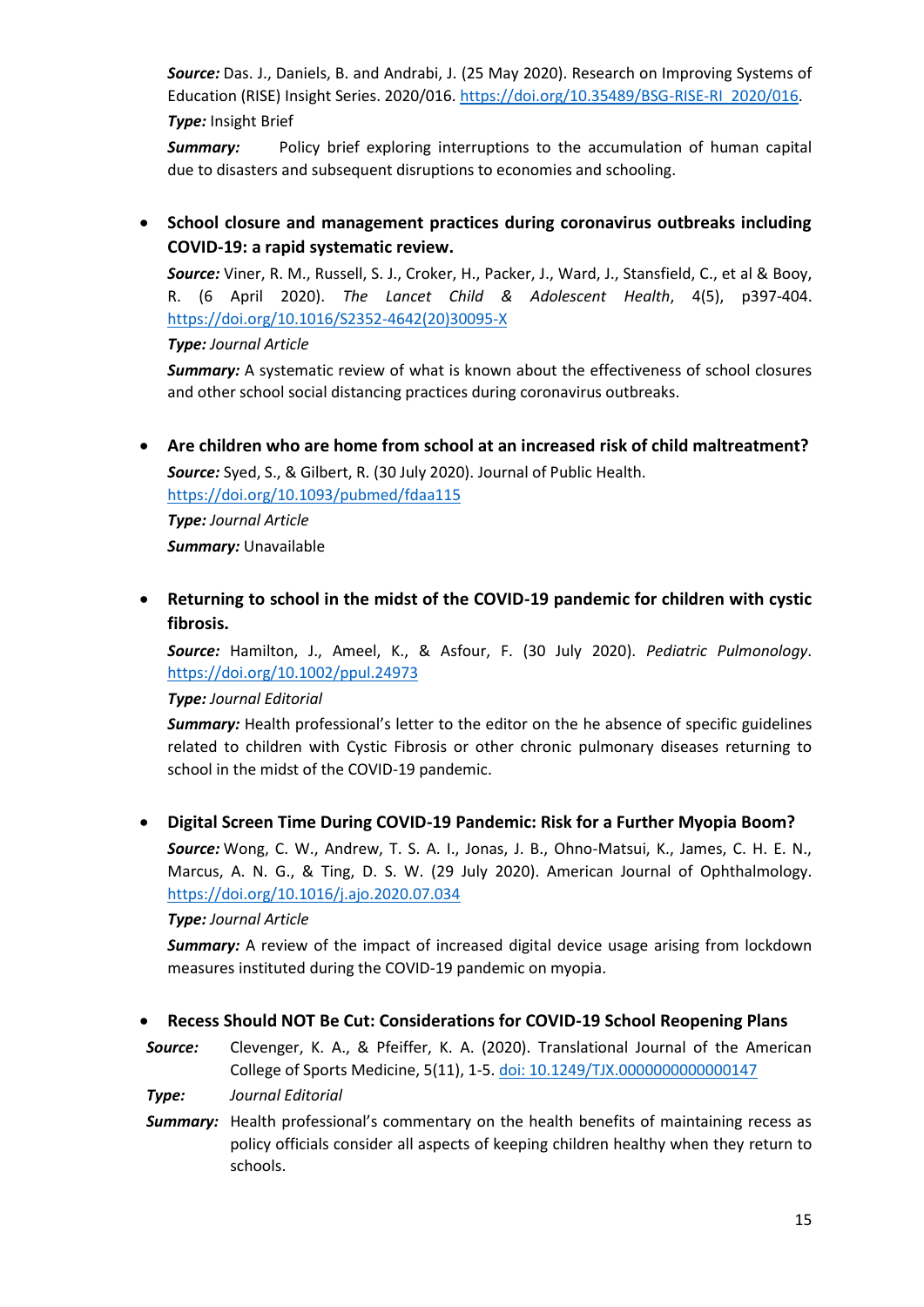- **Balancing the Risks of Pupils Returning to Schools.**
- *Source:* Royal Society DELVE Initiative. (24 July 2020). Report No. 4. Available at [http://rs](http://rs-delve.github.io/reports/2020/07/24/balancing-the-risk-of-pupils-returning-to-schools.html)[delve.github.io/reports/2020/07/24/balancing-the-risk-of-pupils-returning-to](http://rs-delve.github.io/reports/2020/07/24/balancing-the-risk-of-pupils-returning-to-schools.html)[schools.html.](http://rs-delve.github.io/reports/2020/07/24/balancing-the-risk-of-pupils-returning-to-schools.html)

*Type: Think Tank Report*

**Summary:** The report sets out to provide an evidence framework for understanding the risks involved in re-opening and re-closing schools based on evidence from around the world.

### **Impact of COVID-19 on the Mental Health of Children and Adolescents.**

*Source:* Shah, K., Mann, S., Singh, R., Banghar, R., Kulkarni, R. (26 August 2020). *Cureus* 12(8). Available at.

[https://www.cureus.com/articles/38703-impact-of-covid-19-on-the-mental-health-of-children-and](https://www.cureus.com/articles/38703-impact-of-covid-19-on-the-mental-health-of-children-and-adolescents)[adolescents](https://www.cureus.com/articles/38703-impact-of-covid-19-on-the-mental-health-of-children-and-adolescents)

#### *Type: Journal Article*

*Summary:* This article identifies some of the mental health risk factors posed to children by the pandemic and considers some possible solutions.

#### **Lost Wages: The COVID-19 Cost of School Closures.**

*Source:* Psacharopoulos, G., Collis, V., Patrinos, H. A., & Vegas, E. (19 May 2020). World Bank Policy Research Working Paper, (9246). Available at SSRN: <https://ssrn.com/abstract=3601422>

*Type: Working Paper*

- **Summary:** Paper exploring the impact of school closures on loss of learning and earning outcomes.
- **Simulating the Potential Impacts of COVID-19 School Closures on Schooling and Learning Outcomes: A Set of Global Estimates.**

*Source:* Pedro Azevedo, J., Amer,H., Goldemberg, D. Geven, H., & Aroob Iqbal, S.17 March 2021<https://academic.oup.com/wbro/article/36/1/1/6174606?login=true>

#### *Type:* Research Paper

**Summary:** the paper presents simulations using data on 174 countries, the analysis finds that the global level of schooling and learning will fall substantially. School closures could result in a loss of between 0.3 and 1.1 years of schooling adjusted for quality, bringing down the effective years of basic schooling that students achieve during their lifetime from 7.8 years to between 6.7 and 7.5 years.

### **Tofu Is Not Cheese: Rethinking Education Amid the COVID-19 Pandemic.**

*Source:* Zhao, Y. (29 June 2020). ECNU Review of Education, 3 (2), p189-203. Available at <https://doi.org/10.1177/2096531120928082>

*Type: Journal Editorial*

*Summary:* An education professional's discussion on productive ways to take advantage of the opportunity brought about by the disastrous crisis through online teaching.

 **Teaching, Technology, and Teacher Education during the COVID-19 Pandemic: Stories from the Field.**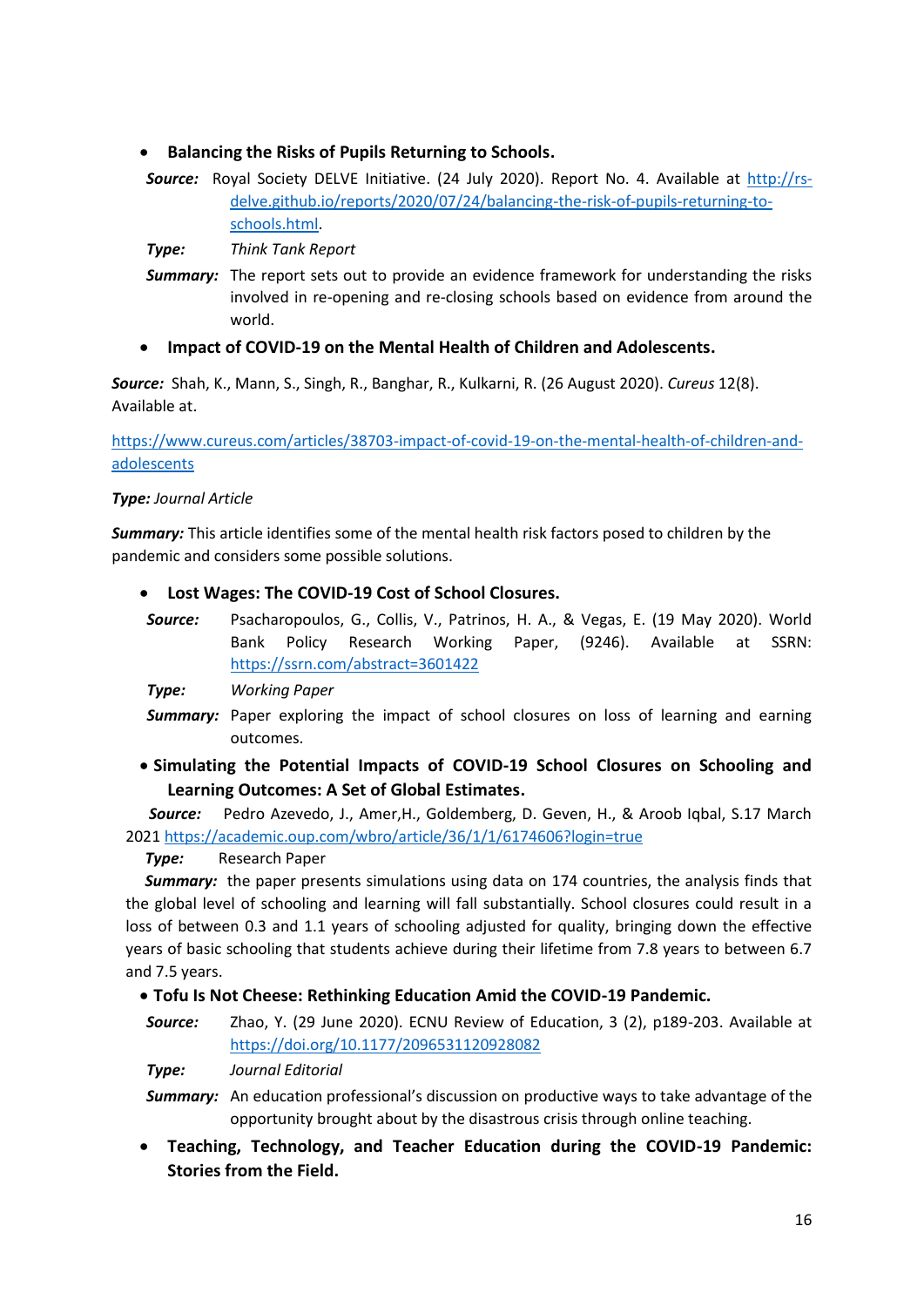*Source:* Ferdig, R.E., Baumgartner, E., Hartshorne, R., Kaplan-Rakowski, R. & Mouza, C. (Eds). (2020). Association for the Advancement of Computing in Education (AACE). Retrieved June 15, 2020 from <https://www.learntechlib.org/p/216903/>

*Type: Open Access eBook*

**Summary:** This AACE and SITE-published, open access eBook contains 133 chapters with over 850 pages documenting best practices, strategies, and efforts by teacher educators, professional developers, researchers, and practitioners. It is divided into seven sections that address pedagogy, collaboration, field experiences, preservice education methods, professional development, digital tools, and equity issues.

#### **How to Support Students When Schools Reopen?**

*Source:* Cilliers, J. (23 June 2020). Research on Improving Systems of Education (RISE). Insight Series. 2020/018. [https://doi.org/10.35489/BSG-RISE-RI\\_2020/018](https://doi.org/10.35489/BSG-RISE-RI_2020/018)

#### *Type: Insight Brief*

- **Summary:** Policy brief exploring the main challenges teachers will face when schools re-open and how to support them.
- **Learning in the time of COVID-19: capitalizing on the opportunity presented by the pandemic**
- *Source:* Trombly, C. E. (29 June 2020). *Journal of Professional Capital and Community*. Forthcoming. Available at<https://doi.org/10.1108/JPCC-05-2020-0016>

*Type: Journal Article*

**Summary:** This paper addresses the current disruption in the educational status quo ante that has been caused by the worldwide outbreak of COVID-19. Its purpose is to suggest how practicing educators, their professional associations and the university-based researchers with whom they partner might capitalize on the unanticipated opportunity to impact education policy that the pandemic presents

#### **Will the pandemic change schools?**

*Source:* Sahlberg, P. (29 June 2020). Journal of Professional Capital and Community. Forthcoming. Available at<https://doi.org/10.1108/JPCC-05-2020-0026>

*Type: Journal Editorial*

- **Summary:** This essay offers a perspective for practitioners and decision-makers to look beyond short-term recovery from the COVID-19 pandemic and consider longerterm consequences that it may have on schools.
- **Emergency remote teaching environment: a conceptual framework for responsive online teaching in crises**
- *Source:* Whittle, C., Tiwari, S., Yan, S., & Williams, J. (29 June 2020*). Information and Learning Sciences, 121*(5/6), p. 311-319. Available at [https://doi.org/10.1108/ILS-](https://doi.org/10.1108/ILS-04-2020-0099)[04-2020-0099](https://doi.org/10.1108/ILS-04-2020-0099)

*Type: Journal Article*

**Summary:** Study aims to provide an educational framework for not only the emerging COVID crisis but also future emergency remote teaching environments (ERTE).

#### **Literacy in the new norm: stay-home game plan for parents**

- *Source:* Zainuddin, Z., Perera, C. J., Haruna, H., & Habiburrahim, H. (25 June 2020*). Information and Learning Sciences, 121*(7/8), p. 645-653. <https://doi.org/10.1108/ILS-04-2020-0069>
- *Type: Journal Article*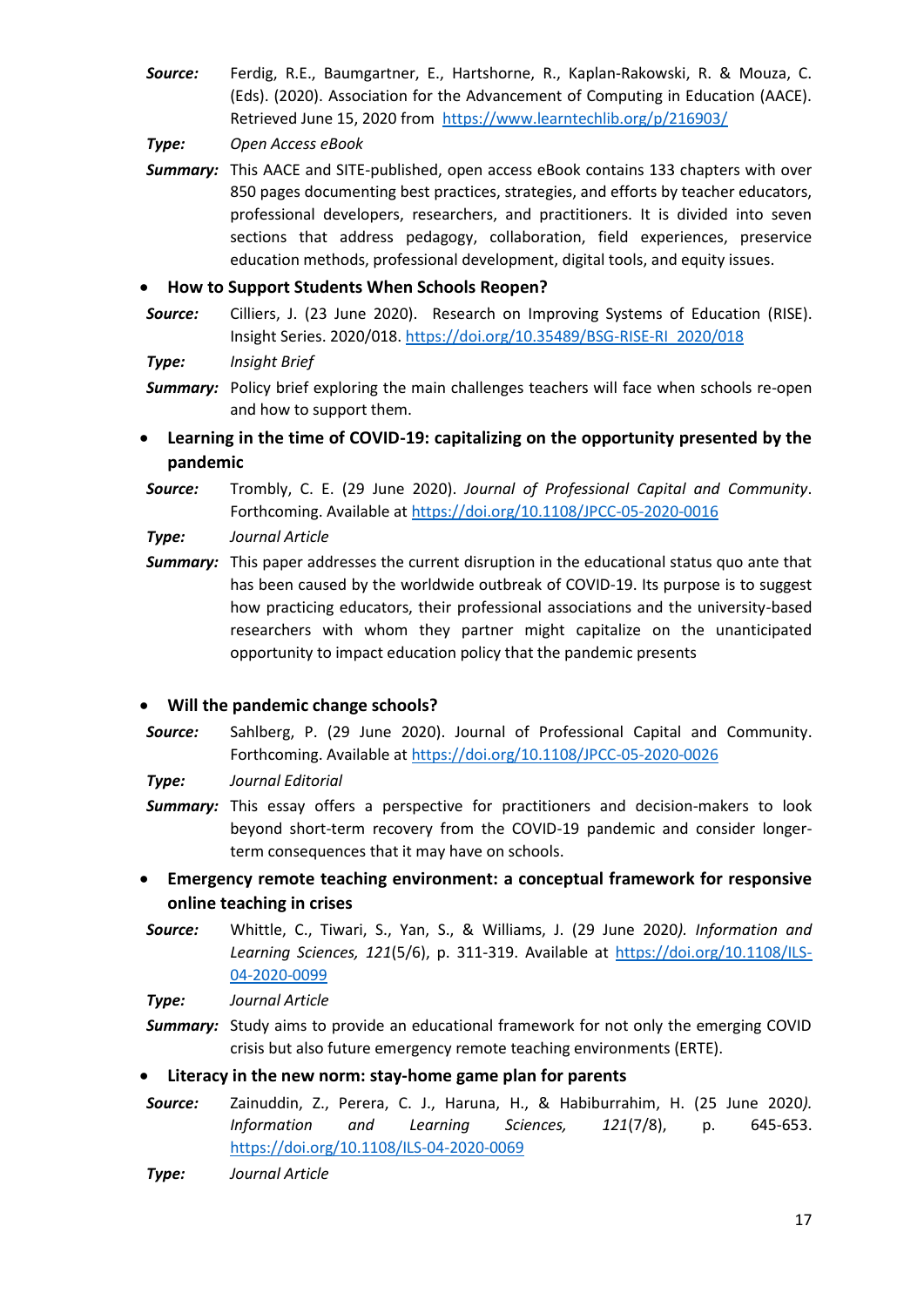- **Summary:** Research paper aiming to help countries implement an equitable, innovative and context-appropriate stay-home game plan for the millions of disadvantaged and under-privileged students severely affected by current school closures.
- **Web-based Learning in Periods of Crisis: Reflections on the Impact of COVID-19**
- *Source:* Chiemeke, S., and Imafidor, O. Mike. (23 July 2020). *International Journal of Computer Science & Information Technology (IJCSIT), 12*(3). Available at SSRN: [https://ssrn.com/abstract=3650893.](https://ssrn.com/abstract=3650893)
- *Type: Journal Article*
- **Summary:** Study aimed at extrapolating and theorizing from the existing knowledgebase about the use of Web-Based Learning for policy makers and education system actors.

## International Country Cases

 **The Impacts of Remote Learning in Secondary Education: Evidence from Brazil during the Pandemic**

*Source:* Lichand, G., Doria, C.A., Leal Neto, O., Cossi, J. (11 June 2021) Available at [https://publications.iadb.org/en/impacts-remote-learning-secondary-education-evidence](https://publications.iadb.org/en/impacts-remote-learning-secondary-education-evidence-brazil-during-pandemic)[brazil-during-pandemic](https://publications.iadb.org/en/impacts-remote-learning-secondary-education-evidence-brazil-during-pandemic)

 *Type:* Institutional paper

Abstract: The transition to remote learning in the context of Covid-19 could lead to dramatic setbacks for school enrollment and learning outcomes, especially in developing countries – where a multiplicity of challenges, from limited connectivity to little support from parents, are bound to limit its effectiveness.

#### **School closures and children's emotional and behavioural difficulties**

*Source:* Dr. Blanden, J., Dr. Crawford, C., Dr. Fumagalli, L., & Dr. Rabe, B. [https://www.iser.essex.ac.uk/files/projects/school-closures/SDQnote2021\\_final.pdf](https://www.iser.essex.ac.uk/files/projects/school-closures/SDQnote2021_final.pdf) March 2021 *Type: Briefing note*

**Summary:** The briefing note specifically examines the role of school closures in England on the emotional and behavioural wellbeing of children aged 5-11

- **Remote-learning, Time-Use, and Mental Health of Ecuadorian High-School Students during the COVID-19 Quarantine (English)**
- *Source:* Asanov, I., Flores, F., Mckenzie, D.J., Mensmann, M., & Schulte, M. (19 May 2020). Policy Research Working Paper: WPS 9252; COVID-19 (Coronavirus) .Washington, D.C.: World Bank Group. [http://documents.worldbank.org/curated/en/328261589899308503/Remote](http://documents.worldbank.org/curated/en/328261589899308503/Remote-learning-Time-Use-and-Mental-Health-of-Ecuadorian-High-School-Studentsduring-the-COVID-19-Quarantine)[learning-Time-Use-and-Mental-Health-of-Ecuadorian-High-School-Studentsduring](http://documents.worldbank.org/curated/en/328261589899308503/Remote-learning-Time-Use-and-Mental-Health-of-Ecuadorian-High-School-Studentsduring-the-COVID-19-Quarantine)[the-COVID-19-Quarantine](http://documents.worldbank.org/curated/en/328261589899308503/Remote-learning-Time-Use-and-Mental-Health-of-Ecuadorian-High-School-Studentsduring-the-COVID-19-Quarantine)

*Type: Working Paper*

*Summary:* Paper reporting on a rapid response phone survey of over 1,500 high school students aged 14 to 18 in Ecuador to learn how students spend their time during the period of quarantine, examine their access to remote learning, and measure their mental health status.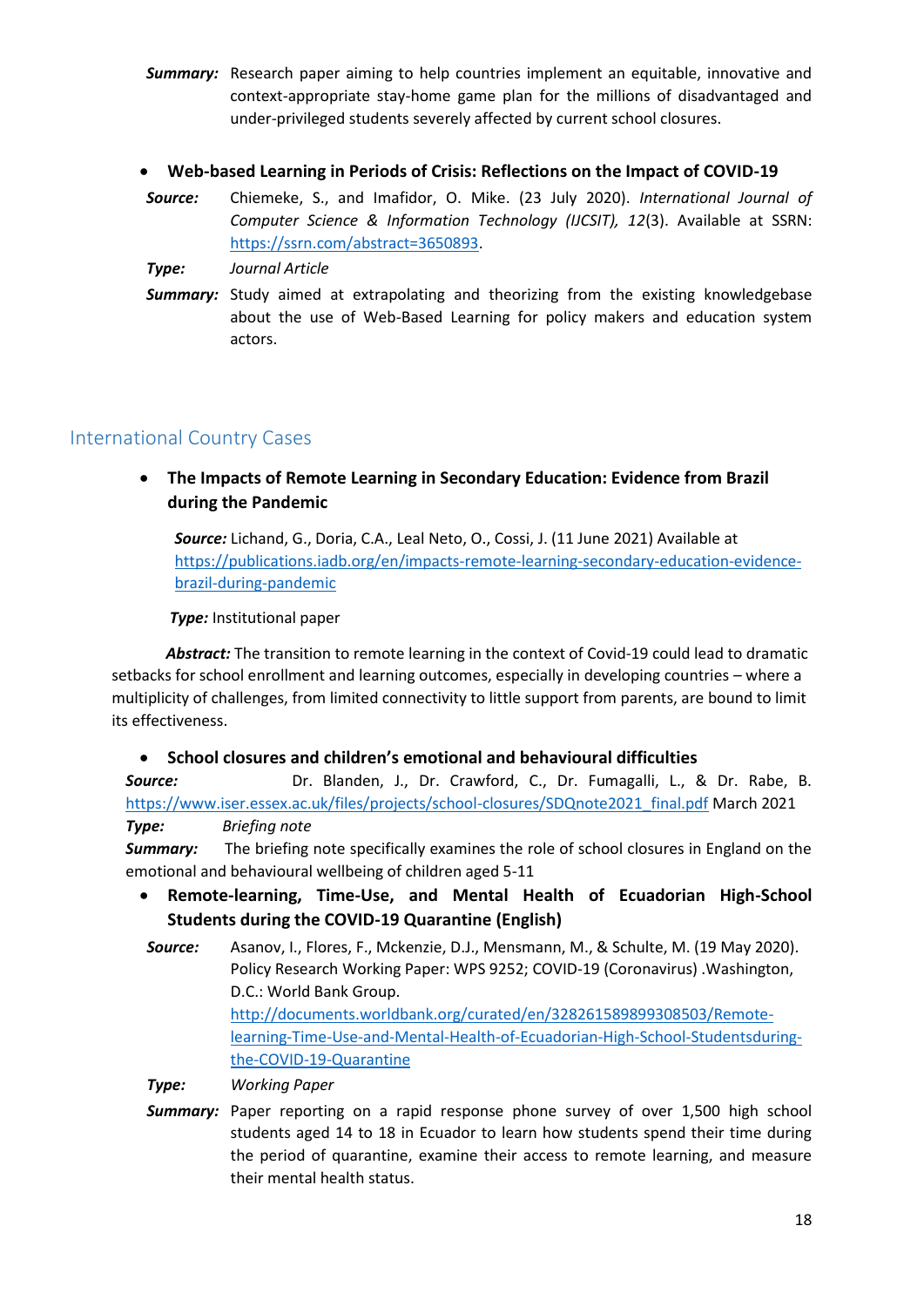- **Suffering in Silence: How COVID-19 School Closures Inhibit the Reporting of Child Maltreatment**
- *Source:* Baron, E. J., Goldstein, E. G., & Wallace, C. T. (17 May 2020). *Journal of Public Economics*, Forthcoming. Available at<http://dx.doi.org/10.2139/ssrn.3601399>

*Type: Journal Article*

- *Summary:* Study examines an unexplored consequence of COVID-19 school closures: the broken link between child maltreatment victims and the number one source of reported maltreatment allegations---school personnel, using current, county-level data from Florida, USA.
- **Coronavirus disease 2019 (COVID-19) and mental health for children and adolescents.**

*Source:* Golberstein, E., Wen, H., & Miller, B. F. (14 April 2020). JAMA pediatrics. Available at https://jamanetwork.com/journals/jamapediatrics/fullarticle/2764730

*Type:* Journal Editorial

- **Summary:** Health professional considers the potential associations school closures have with children's well-being and what can be done to mitigate them in the USA.
- **Mitigate the effects of home confinement on children during the COVID-19 outbreak.**
- *Source:* Wang, G., Zhang, Y., Zhao, J., Zhang, J., & Jiang, F. (4 March 2020). *The Lancet, 395*(10228), p.945-947. Available at [https://doi.org/10.1016/S0140-6736\(20\)30547-](https://doi.org/10.1016/S0140-6736(20)30547-X) [X](https://doi.org/10.1016/S0140-6736(20)30547-X)

*Type: Journal Editorial*

- **Summary:** Editorial examining how prolonged school closure and home confinement during a disease outbreak might have negative effects on children's physical and mental health in China.
- **COVID-19, school closures, and child poverty: a social crisis in the making.**
- *Source:* Van Lancker, W., & Parolin, Z. (7 April 2020). The Lancet Public Health, 5(5), e243 e244. Available at [https://doi.org/10.1016/S2468-2667\(20\)30084-0](https://doi.org/10.1016/S2468-2667(20)30084-0)

*Type: Journal Editorial*

*Summary:* Editorial discussion on the detrimental social and health consequences of prolonged school closures on poor children in the USA and Europe.

**Reopening Primary Schools during the Pandemic.**

*Source:* Levinson, M., Cevik, M., & Lipsitch, M. (3 September 2020). New England Journal of Medicine. Available at<https://www.nejm.org/doi/full/10.1056/NEJMms2024920>

*Type: Journal Editorial*

*Summary:* Health professionals' call to re-open schools safely.

## **The impact of 'learning at home' on the educational outcomes of vulnerable children in Australia during the COVID-19 pandemic.**

 *Source:* Drane, C., Vernon, L., & O'Shea, S. (2020). Literature Review prepared by the National Centre for Student Equity in Higher Education, Curtin University, Australia. Available at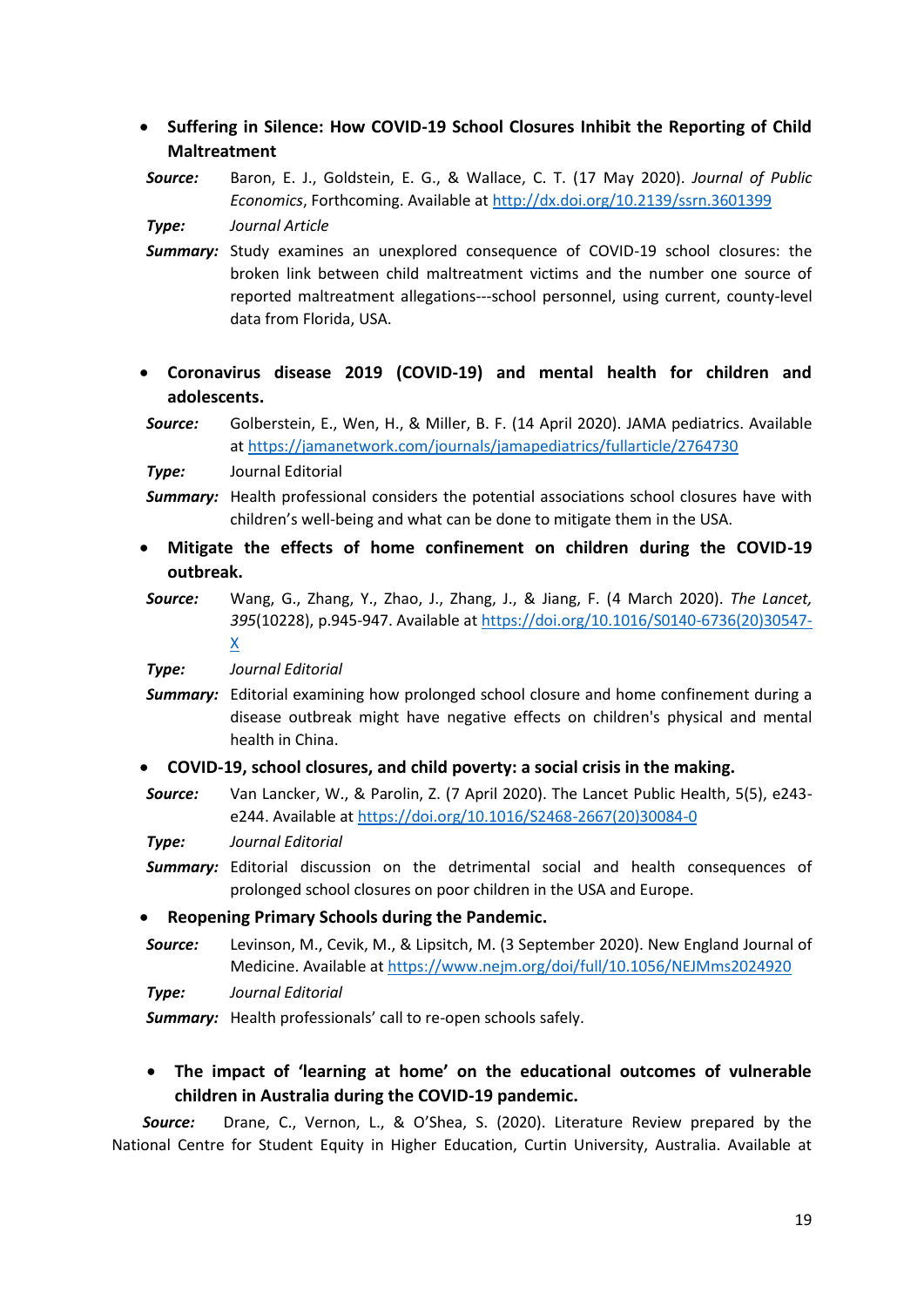[https://www.dese.gov.au/system/files/doc/other/final\\_literaturereview-learningathome-covid19](https://www.dese.gov.au/system/files/doc/other/final_literaturereview-learningathome-covid19-final_28042020.pdf) [final\\_28042020.pdf](https://www.dese.gov.au/system/files/doc/other/final_literaturereview-learningathome-covid19-final_28042020.pdf)

### *Type: Think Tank Report*

**Summary:** Literature review on current approaches to managing school closures as well as recent literature related to young people learning "outside of school" in Australia.

## **Learning "Loss" and Learning "Gain" in Primary School Years: What Do We Know from India That Can Help Us Think Forward in the COVID-19 Crisis?**

*Source:* Banerji, R. (6 July 2020). Research on Improving Systems of Education (RISE) Insight Series. [https://doi.org/10.35489/BSG-RISE-RI\\_2020/019](https://doi.org/10.35489/BSG-RISE-RI_2020/019)

#### *Type: Policy Insight*

*Summary:* Policy brief exploring primary school learning loss in India in an effort to understand the long term impact of school closures.

 **Using educational transitions to estimate learning loss due to Covid-19 school closures: the case of Complementary Basic Education in Ghana.**

*Source:* Sabates. R., Carter., E., Stern. J (June 2020). REAL Centre, University of Cambridge. Available at

[https://www.educ.cam.ac.uk/centres/real/publications/Using%20educational%20transitions%20to](https://www.educ.cam.ac.uk/centres/real/publications/Using%20educational%20transitions%20to%20estimate%20learning%20loss%20due%20to%20Covid-19%20school%20closures.pdf) [%20estimate%20learning%20loss%20due%20to%20Covid-19%20school%20closures.pdf](https://www.educ.cam.ac.uk/centres/real/publications/Using%20educational%20transitions%20to%20estimate%20learning%20loss%20due%20to%20Covid-19%20school%20closures.pdf)

#### *Type: Think Tank Report*

**Summary:** Report estimating learning loss and impact on educational inequality as a result of COVID-19 school closures in Ghana.

 **Are Our Children Learning? The Status of Remote-learning among School-going Children in Kenya during the Covid-19 Crisis.**

*Source:* Uwezo. (May 2020). Nairobi: Usawa Agenda. Available at [https://palnetwork.org/wp](https://palnetwork.org/wp-content/uploads/2020/05/Usawa-Agenda-2020-Report.pdf)[content/uploads/2020/05/Usawa-Agenda-2020-Report.pdf](https://palnetwork.org/wp-content/uploads/2020/05/Usawa-Agenda-2020-Report.pdf)

### *Type: Think Tank Report*

**Summary:** A remote Learning Survey Report in collaboration with the Kenyan Ministry of Education exploring issues in remote learning since school closures in March 2020.

## **Stemming Learning Loss during the Pandemic: A Rapid Randomized Trial of a Low-Tech Intervention in Botswana**

 *Source:* Angrist, N., Bergman, P., Brewster, C., & Matsheng, M. (5 August 2020). Available at <http://dx.doi.org/10.2139/ssrn.3663098>

#### *Type: Open Access Research Article*

 *Summary:* This paper provides experimental evidence on strategies to minimize the fallout of the pandemic on education outcomes. It evaluates two low-technology interventions to substitute schooling during this period: SMS text messages and direct phone calls in Botswana.

 **The Response of Ukrainian Teachers to Сovid-19: Challenges and Needs in the Use of Digital Tools for Distance Learning**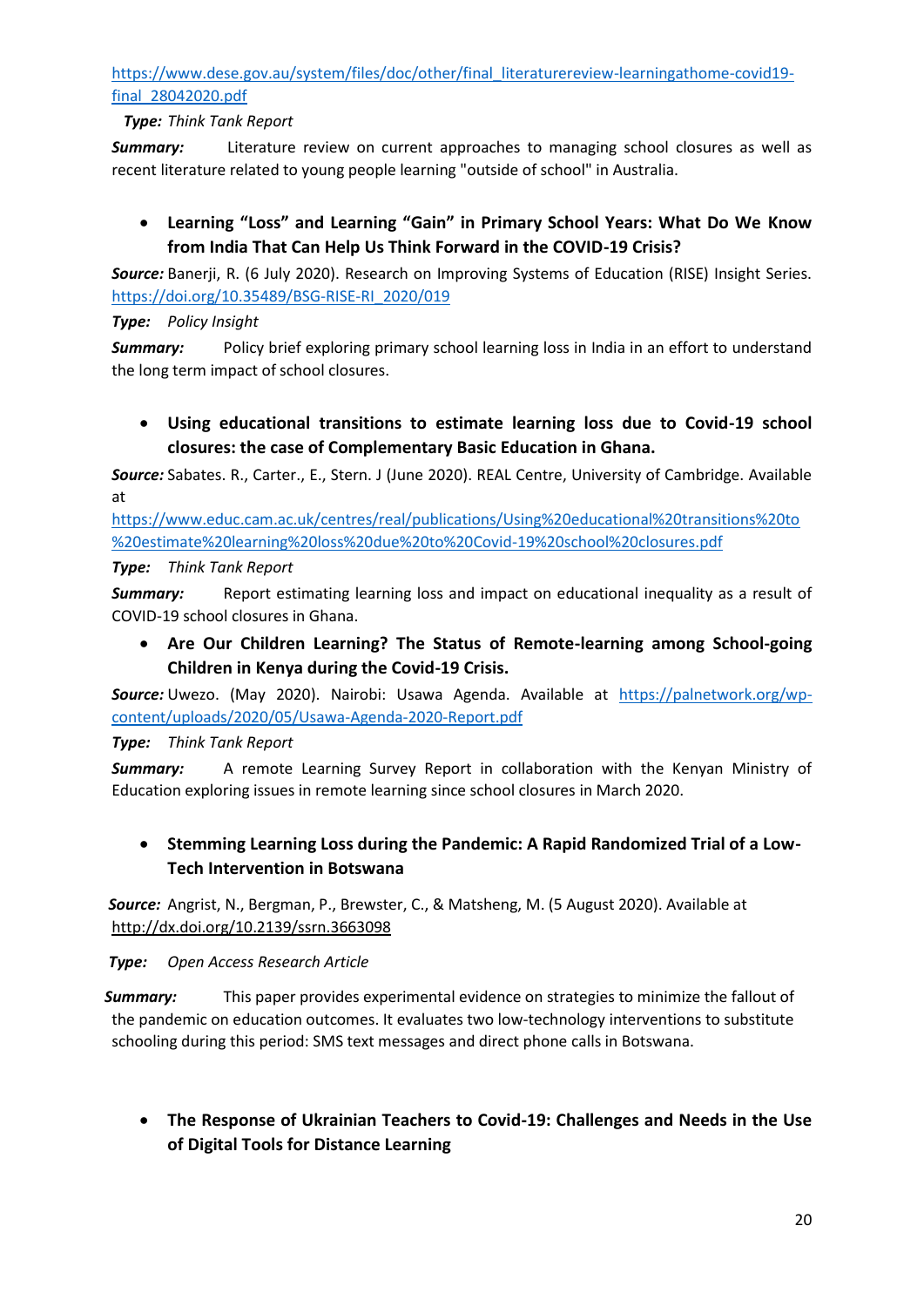*Source:* Ivaniuk, I. V., & Ovcharuk, O. V. (2020). Information Technologies and Learning Tools, 77(3), 282-291.

*Type: Open Access Research Article Summary:* Unavailable

- **'School's Out, But Class's On'. The Largest Online Education in the World Today: Taking China's Practical Exploration during the COVID-19 Epidemic Prevention and Control as an Example.**
- *Source:* Zhou, L., Wu, S., Zhou, M., & Li, F. (17 March 2020). Best Evid Chin Edu 2020; 4(2), p. 501-519. Available at<http://dx.doi.org/10.2139/ssrn.3555520>
- *Type: Journal Article*
- **Summary:** Paper analysing the background and impact of The "School's Out, But Class's On." campaign launched by the Chinese government during the COVID-19 epidemic where a large-scale normal online education application was created.
- **Transition to online education in schools during a SARS-CoV-2 coronavirus (COVID-19) pandemic in Georgia.**
- *Source:* Basilaia, G., & Kvavadze, D. (10 April 2020). *Pedagogical Research, 5*(4), 1-9. <https://doi.org/10.29333/pr/7937>
- *Type: Journal Article*
- **Summary:** Paper examines the capacities of the Republic of Georgia and its population to continue the education process at schools through distance learning.

# COVID-19 AND EARLY CHILDHOOD DEVELOPMENT

## South Africa

 **Early Childhood Development in South Africa during the COVID-19 Pandemic: Evidence from NIDS-CRAM Waves 2-5** 

*Source:* Wills G., Kika-Mistry J., (8 July 2021). Available at [https://cramsurvey.org/wp](https://cramsurvey.org/wp-content/uploads/2021/07/14.-Wills-G-_-Kika-Mistry-J.-2021-Early-Childhood-Development-in-South-Africa-during-the-n-COVID-19-pandemic-Evidence-from-NIDS-CRAM-Waves-2-5.pdf)[content/uploads/2021/07/14.-Wills-G-\\_-Kika-Mistry-J.-2021-Early-Childhood-Development](https://cramsurvey.org/wp-content/uploads/2021/07/14.-Wills-G-_-Kika-Mistry-J.-2021-Early-Childhood-Development-in-South-Africa-during-the-n-COVID-19-pandemic-Evidence-from-NIDS-CRAM-Waves-2-5.pdf)[in-South-Africa-during-the-n-COVID-19-pandemic-Evidence-from-NIDS-CRAM-Waves-2-5.pdf](https://cramsurvey.org/wp-content/uploads/2021/07/14.-Wills-G-_-Kika-Mistry-J.-2021-Early-Childhood-Development-in-South-Africa-during-the-n-COVID-19-pandemic-Evidence-from-NIDS-CRAM-Waves-2-5.pdf) *Type: Research Paper*

*Abstract:* Globally, large international organisations have been tracking school closures and learning losses due to COVID-19 induced lockdowns. Yet few studies have been conducted to assess how childcare markets or access to early childhood development (ECD) opportunities have been impacted by COVID-19, especially in low-to-middle-income countries.